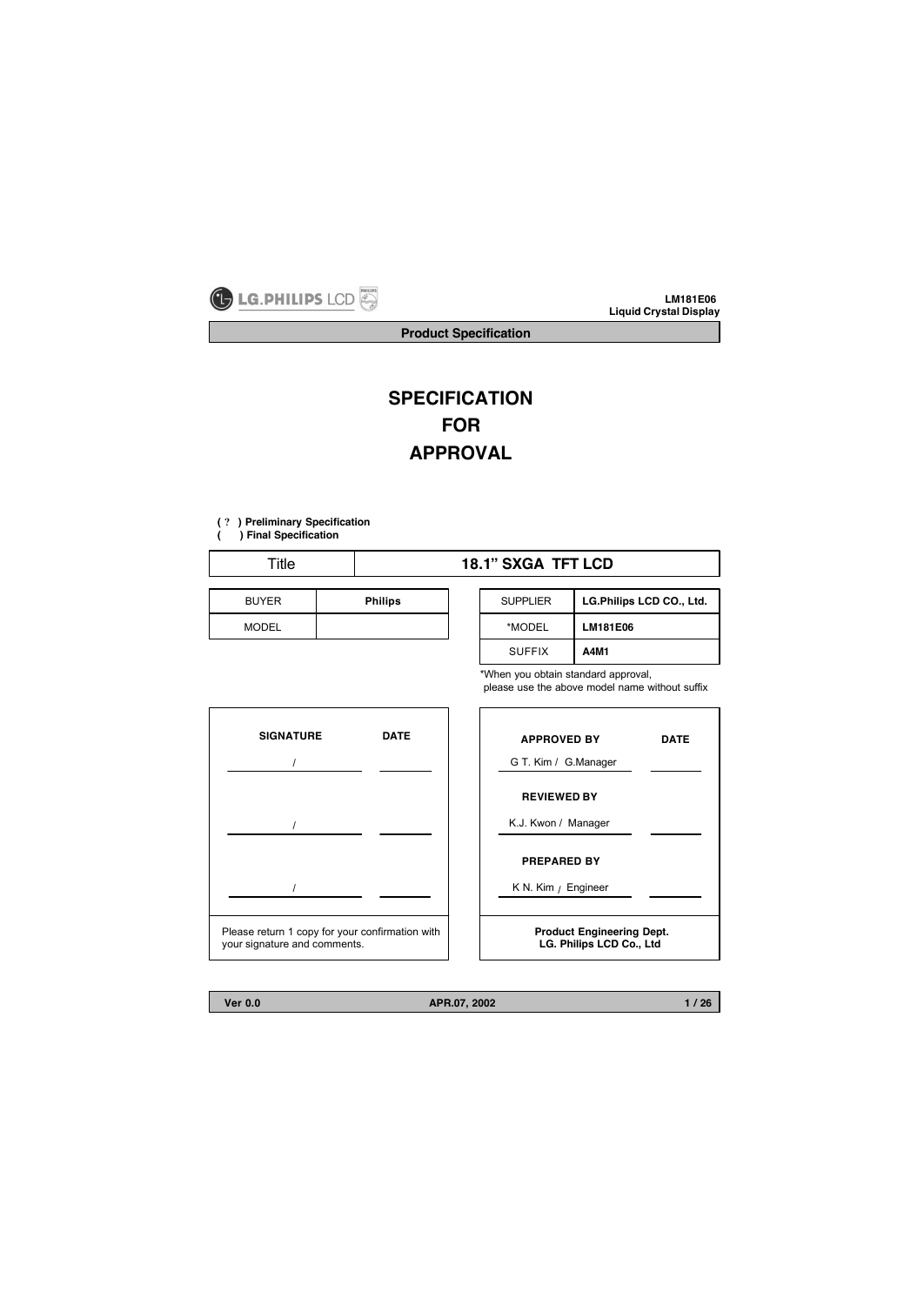

**Product Specification**

| NO.                      | <b>ITEM</b>                                                     | Page           |
|--------------------------|-----------------------------------------------------------------|----------------|
| $\blacksquare$           | <b>COVER</b>                                                    | $\mathbf{1}$   |
| $\overline{\phantom{a}}$ | <b>CONTENTS</b>                                                 | $\overline{2}$ |
| $\overline{\phantom{a}}$ | <b>RECORD OF REVISIONS</b>                                      | 3              |
| $\mathbf{1}$             | <b>GENERAL DESCRIPTION</b>                                      | $\overline{4}$ |
| $\overline{2}$           | ABSOLUTE MAXIMUM RATINGS                                        | 5              |
| 3                        | ELECTRICAL SPECIFICATIONS                                       | 6              |
| $3 - 1$                  | ELECTRICAL CHARACTERISTICS                                      | 6              |
| $3-2$                    | <b>INTERFACE CONNECTIONS</b>                                    | 8              |
| $3-3$                    | SIGNAL TIMING SPECIFICATIONS                                    | 10             |
| $3 - 4$                  | SIGNAL TIMING WAVE FORMS                                        | 11             |
| $3-5$                    | <b>COLOR INPUT DATA REFERANCE</b>                               | 12             |
| $3-6$                    | POWER SEQUENCE                                                  | 13             |
| $\overline{4}$           | <b>OPTICAL SPECIFICATIONS</b>                                   | 14             |
| 5                        | MECHANICAL CHARACTERISTICS                                      | 18             |
| 6                        | <b>RELIABILITY</b>                                              | 21             |
| $\overline{7}$           | <b>INTERNATIONAL STANDARDS</b>                                  | 22             |
| $7 - 1$                  | <b>SAFETY</b>                                                   | 22             |
| $7-2$                    | <b>EMC</b>                                                      | 22             |
| 8                        | <b>PACKING</b>                                                  | 23             |
| $8 - 1$                  | <b>DESIGNATION OF LOT MARK</b>                                  | 23             |
| $8-2$                    | <b>PACKING FORM</b>                                             | 23             |
| 9                        | <b>PRECAUTIONS</b>                                              | 24             |
| 10                       | <b>OTHERS</b>                                                   | $\blacksquare$ |
|                          | APPENDIX 1. REQUIRED SIGNAL ASSIGNMENT FOR FLATLINK Transmitter | 26             |
|                          |                                                                 |                |

# **CONTENTS**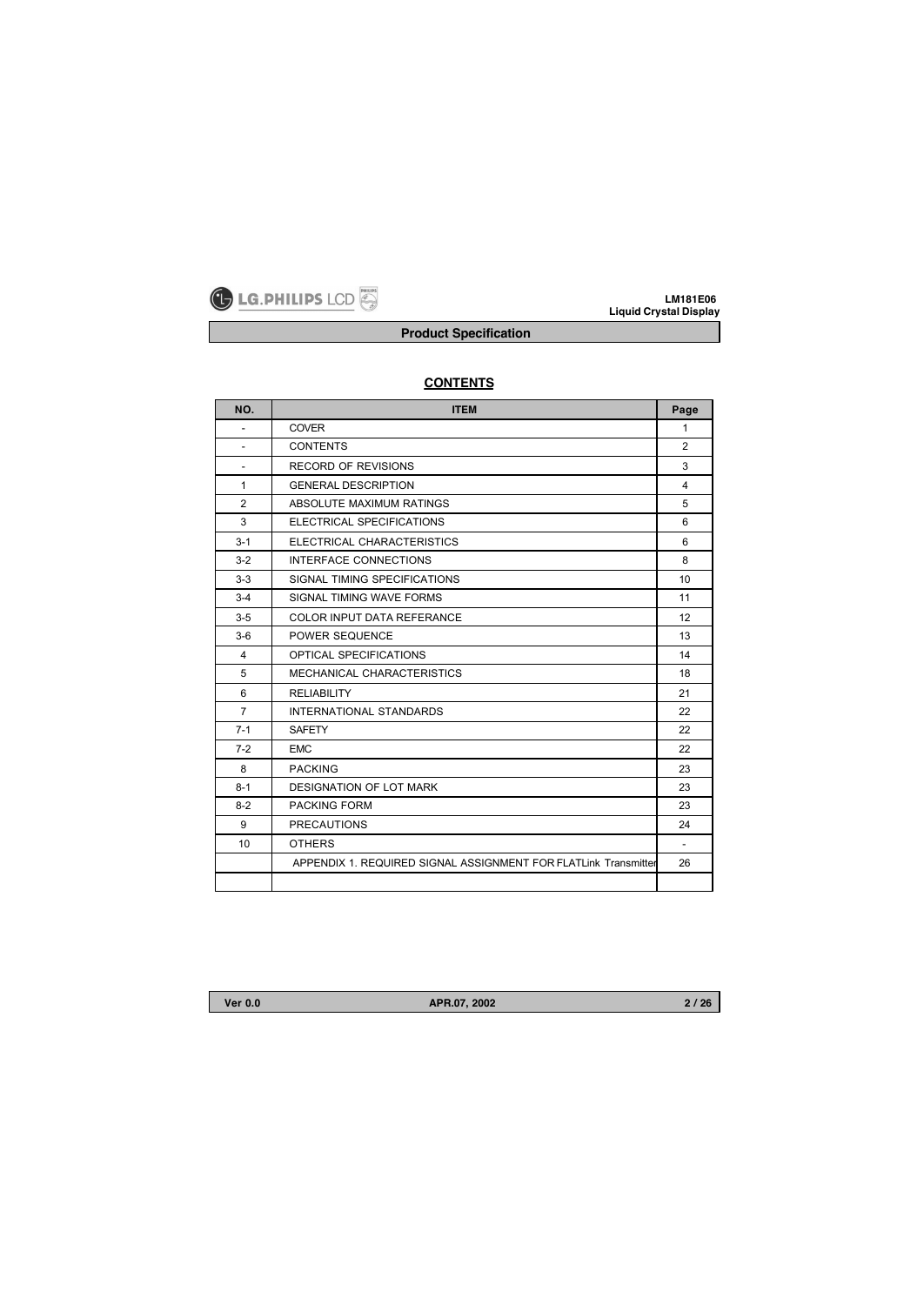

# **Product Specification**

# **Revision No Date Page Description Ver 0.0 Apr.07, 2002 First Draft, Preliminary Specifications**

# **RECORD OF REVISIONS**

**Ver 0.0 APR.07, 2002**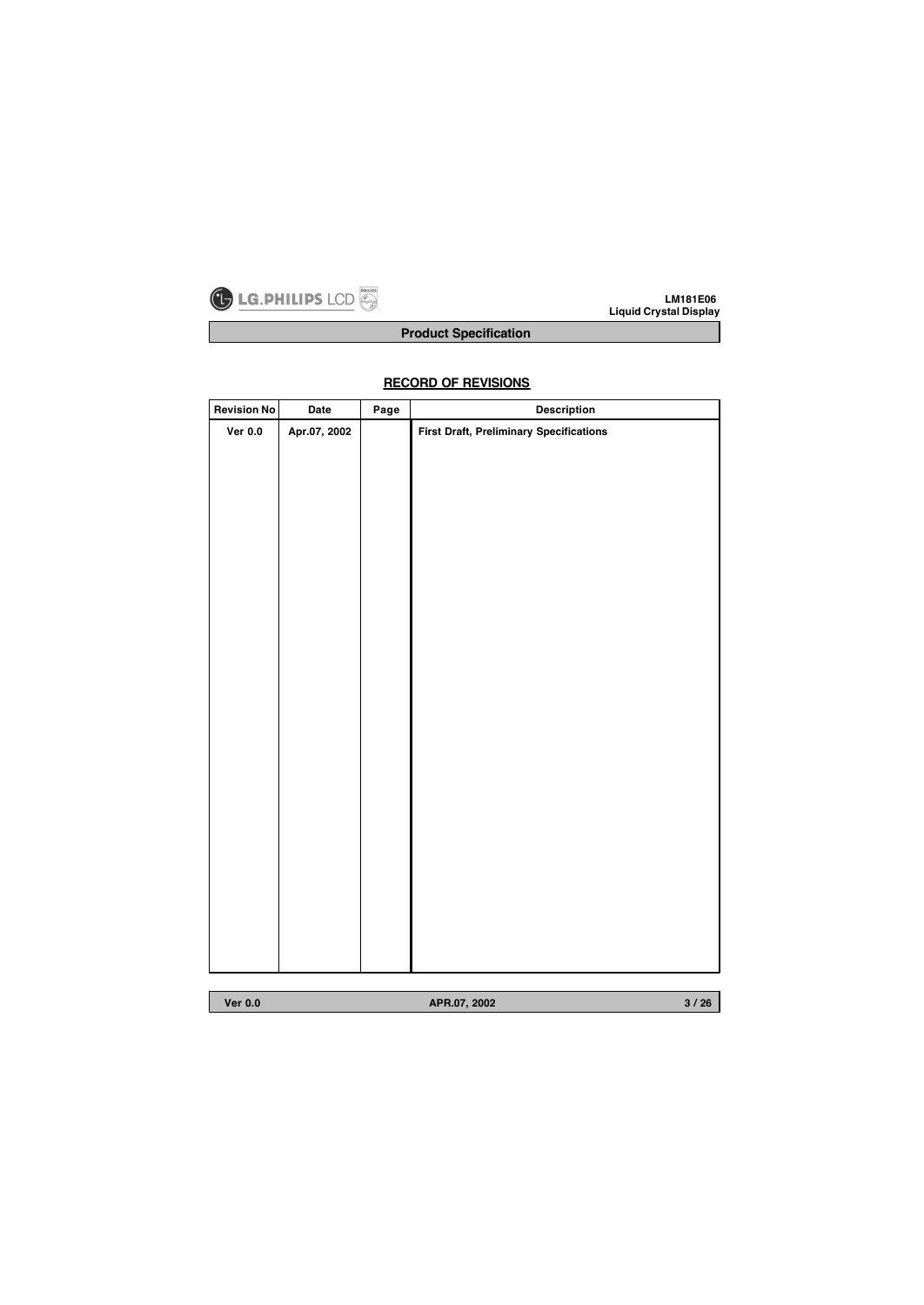

## **1. General Description**

The LM181E06-A4M1 is a Color Active Matrix Liquid Crystal Display with an integral Cold Cathode Fluorescent Lamp(CCFL) backlight system. The matrix employs a-Si Thin Film Transistor as the active element. It is a transmissive type display operating in the normally black mode. This TFT-LCD has a 18.1 inch diagonally

measured active display area with SXGA resolution(1024 vertical by 1280 horizontal pixel array). Each pixel is divided into Red, Green and Blue sub-pixels or dots which are arranged in vertical stripes.

Gray scale or the brightness of the sub-pixel color is determined with a 8-bit gray scale signal for each dot, thus, presenting a palette of more than 16,777,216 colors.

The LM181E06-A4M1 has been designed to apply the interface method that enables low power, high speed,low EMI. FPD Link must be used as a LVDS(Low Voltage Differential Sgnaling) chip.

The LM181E06-A4M1 is intended to support applications where thin thickness, wide viewing angle, low power are critical factors and graphic displays are important. In combination with the vertical arrangement of the sub-pixels, the LM181E06-A4M1 characteristics provide an excellent flat panel display for office automation products such as monitors.



#### **General Features**

| Active screen size     | 18.1 inches (459.74mm) diagonal                                        |
|------------------------|------------------------------------------------------------------------|
| Outline Dimension      | 389.0(H) x 317.2(V) x 27.0(D) mm(Typ)                                  |
| <b>Pixel Pitch</b>     | 0.2805 mm x 0.2805 mm                                                  |
| Pixel Format           | 1280 horizontal By 1024 vertical Pixels RGB stripe arrangement         |
| Color depth            | 8-bits, 16,777,216 colors                                              |
| Luminance, white       | 250 cd/m <sup>2</sup> (Typ. Center 1 point)                            |
| Power Consumption      | Total 29.52 Watt(Typ.), (4.32Watt @Vcc, 25.2 Watt @250cd/? [Lamp=7mA]) |
| Weight                 | 3100g (Typ)                                                            |
| Display operating mode | Transmissive mode, normally black                                      |
| Surface treatments     | Hard coating (3H), Anti-glare treatment of the front polarizer         |
| <b>Ver 0.0</b>         | APR.07, 2002<br>4/26                                                   |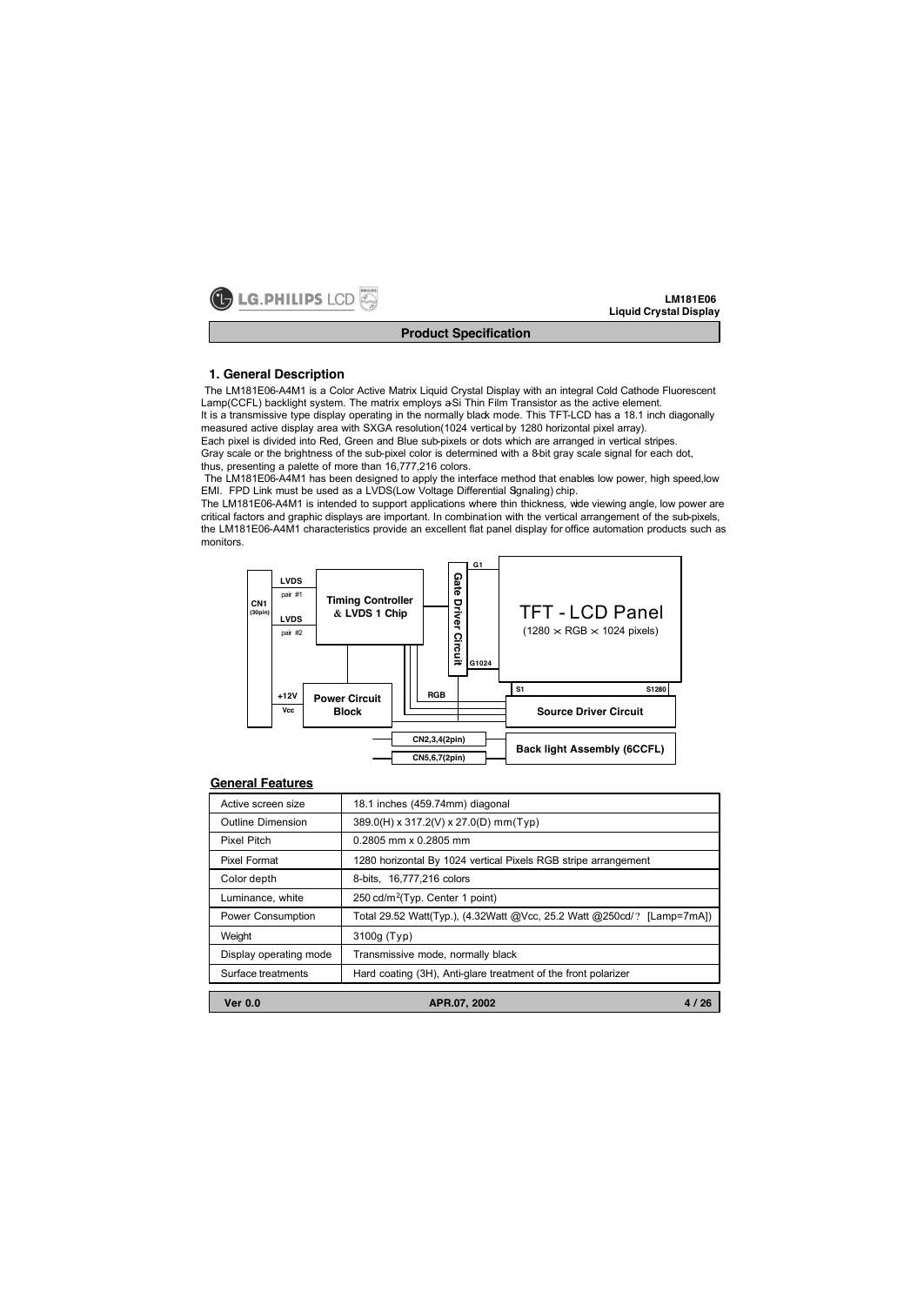

**Product Specification**

# **2. Absolute Maximum Ratings**

The following are maximum values which, if exceeded, may cause faulty operation or damage to the unit.

| Table 1. ABSOLUTE MAXIMUM RATINGS |  |  |  |
|-----------------------------------|--|--|--|
|-----------------------------------|--|--|--|

| <b>Parameter</b>                                                                                                                           | Symbol                                                                                     | Values                     |                                           | Units                           | <b>Notes</b> |
|--------------------------------------------------------------------------------------------------------------------------------------------|--------------------------------------------------------------------------------------------|----------------------------|-------------------------------------------|---------------------------------|--------------|
|                                                                                                                                            |                                                                                            | Min.                       | Max.                                      |                                 |              |
| Power Input Voltage<br><b>Operating Temperature</b><br>Storage Temperature<br><b>Operating Ambient Humidity</b><br><b>Storage Humidity</b> | $\mathsf{V}_{\mathrm{cc}}$<br>' OP<br>$\mathsf{I}_{\text{ST}}$<br>$H_{OP}$<br>$H_{\rm ST}$ | $-0.3$<br>$-20$<br>20<br>5 | $+14$<br>$+50$<br>$+60$<br>$+95$<br>$+95$ | V<br>dc<br>?<br>9<br>%RH<br>%RH | at 25?       |

Note : 1. Temperature and relative humidity range are shown in the figure below. Wet bulb temperature should be 39 °C Max, and no condensation of water.



**Dry Bulb Temperature [**  $\degree$ **C** 

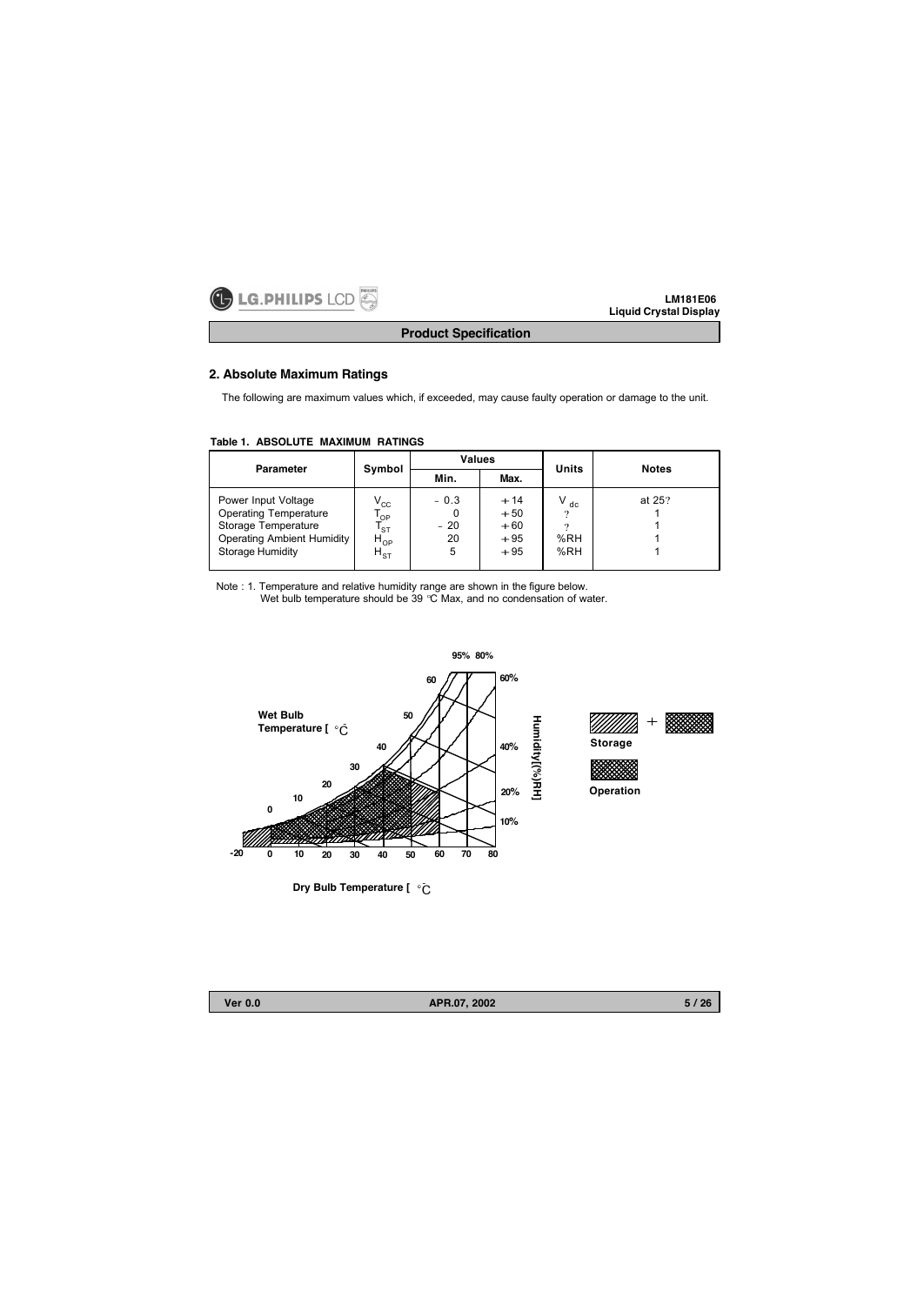

#### **3. Electrical Specifications**

## **3-1. Electrical Characteristics**

The LM181E06-A4M1 requires two power inputs. One is employed to power the LCD electronics and to drive the TFT array and liquid crystal. The second input which powers the CCFL, is typically generated by an inverter. The inverter is an external unit to the LCD.

#### **Table 2. ELECTRICAL CHARACTERISTICS**

| <b>Parameter</b>                    | Symbol          |          | Values   |          | <b>Units</b>            | <b>Notes</b> |
|-------------------------------------|-----------------|----------|----------|----------|-------------------------|--------------|
|                                     |                 | Min.     | Typ.     | Max.     |                         |              |
| MODULE:                             |                 |          |          |          |                         |              |
| Power Supply Input Voltage          | $V_{CC}$        | 11.4     | 12.0     | 12.6     | V(DC)                   |              |
| Power Supply Input Current          | $I_{CC}$        |          | 0.36     | 0.45     | A                       |              |
| Differential Impedance              | Zm              | 90       | 100      | 110      | Ohm                     | 2            |
| Power Consumption                   | $P_{C}$         |          | 4.32     | 5.4      | Watts                   |              |
| Rush Current                        | <b>L</b> RUSH   |          |          | 4        | A                       | 3            |
| LAMP:                               |                 |          |          |          |                         |              |
| <b>Operating Voltage</b>            | V <sub>BI</sub> | 550(8.0) | 600(7.0) | 725(3.0) | <b>V</b> <sub>RMS</sub> | 4            |
| <b>Operating Current</b>            | l BL            | 3.0      | 7.0      | 8.0      | mA <sub>RMS</sub>       |              |
| <b>Established Starting Voltage</b> | $V_{\rm S}$     |          |          |          |                         | 5            |
| at $25$ ?                           |                 |          |          | 1,000    | <b>V</b> <sub>RMS</sub> |              |
| 0 <sup>2</sup><br>at                |                 |          |          | 1.300    | <b>V</b> <sub>RMS</sub> |              |
| Operating Frequency                 | Fвг             | 45       | 55       | 65       | <b>KHz</b>              | 6            |
| Discharge Stabilization Time        | $T_{\rm S}$     |          |          | 3        | <b>Minutes</b>          |              |
| Power Consumption (6CCFL's)         | $P_{BL}$        |          | 25.2     | 27.7     | Watts                   | 8            |
| Life Time                           |                 | 40,000   |          |          | Hrs                     | 9            |

# Note : **The design of the inverter must have specifications for the lamp in LCD Assembly.**

The performance of the Lamp in LCM, for example life time or brightness, is extremely influenced by the characteristics of the DC-AC inverter. So all the parameters of an inverter should be carefully designed so as not to produce too much leakage current from high-voltage output of the inverter.

When you design or order the inverter, please make sure unwanted lighting caused by the mismatch of the lamp and the inverter(no lighting, flicker, etc) never occurs. When you confirm it, the LCD Assembly should be operated in the same condtion as installed in you instrument.

Requirements for a system inverter design, which is intended to have a better display performance, a better power efficiency and a more reliable lamp.

- It shall help increase the lamp lifetime and reduce ts leakage current.
- a. The asymmetry rate of the inverter waveform should be 10% below;
- b. The distortion rate of the waveform should be within  $v2 \pm 10\%$ ;
- c. The ideal sine wave form shall be symmetric in positive and negative polarities.

**Ver 0.0 APR.07, 2002**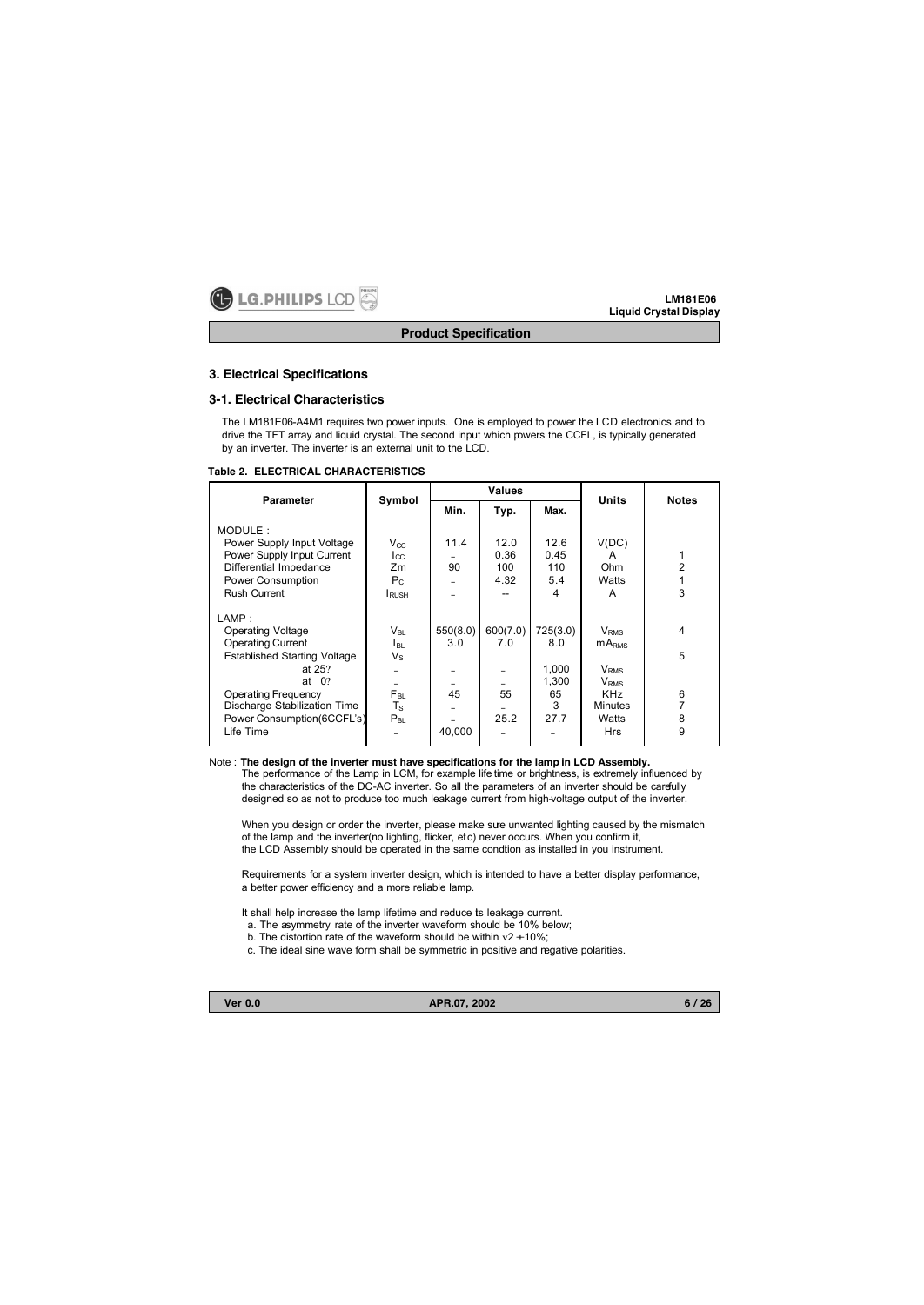

## **Product Specification**



- 1. The specified current and power consumption are under the  $V_{C}$ =12.0V, 25°C,  $f_v$ =60Hz condition, Typical supply current is measured at the condition of  $8 \times 6$  chess pattern(white  $\&$  black)
- 2. This impedance value is for impedance matching between LVDS  $T<sub>x</sub>$  and
- the mating connector of the LCD.
- 3. The duration of rush current is about 1ms.
- 4. The variance of the voltage is  $\pm$  10%.
- 5. The voltage above  $V_{BS}$  should be applied to the lamps for more than 1 second for start-up. Otherwise, the lamps may not be turned on.
- 6. The output of the inverter must have symmetrical (negative and positive) voltage waveform and symmetrical current waveform.(Unsymmetrical ratio is less than 10%) Please do not use the inverter which has unsymmetrical voltage and unsymmetrical current and spike wave. Lamp frequency may produce interface with horizontal synchronous frequency and as a result this may cause beat on the display. Therefore lamp frequency shall be as away possible from the horizontal synchronous frequency and from its harmonics in order to prevent interference.
- 7. Let 's define the brightness of the lamp after being lighted for 5 minutes as 100%.  $T<sub>s</sub>$  is the time required for the brightness of the center of the lamp to be not less than 95%. The used lamp current is the lamp typical current.
- 8. The lamp power consumption shown above does not includeloss of external inverter. The used lamp current is the lamp typical current.
- 9. The life time is determined as the time at which brightness of the lamp is 50% compared to that of initial value at the typical lamp current on condition of continuous operating at  $25 \pm 2^{\circ}$ C.

Typical life time shall be defined that remained rate maintains over 50% of total amount at the life test.

? Do not attach a conductive tape to lamp connecting wire. If the lamp wire attach to a conducting tape, TFT-LCD Module has a low luminance and the inverter has abnormal action. Because leakage current is occurred between lamp wire and conducting tape.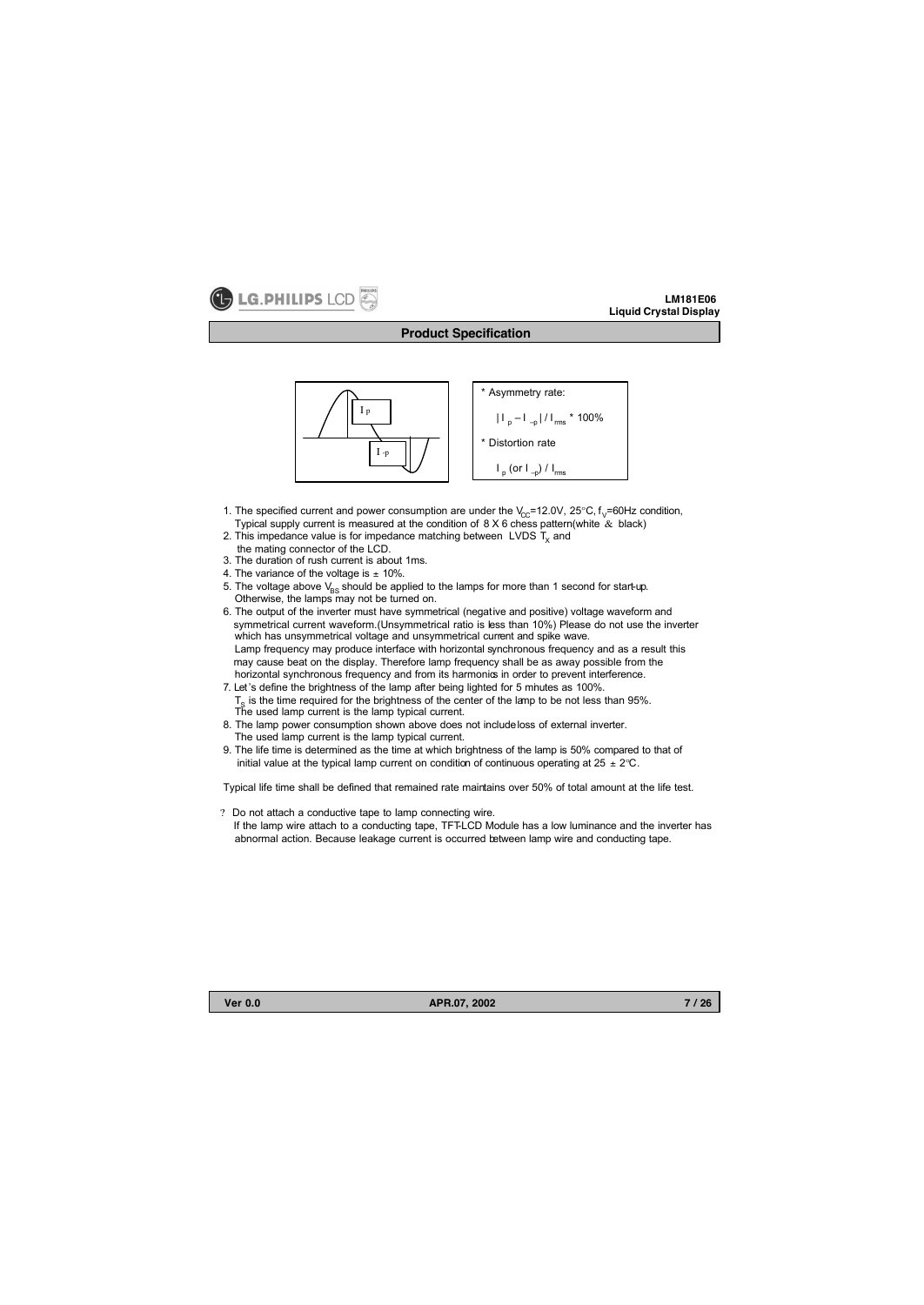

# **Product Specification**

## **3-2. Interface Connections**

Interface chip must be used LVDS, part No. DS90CF383MTD(Transmiter) made by Nation Semiconductor. Or used the compatible interface chips(TI:SN75LVDS83, Thine).

This LCD employs seven interface connections, a 30-pin connector is used for the module electronics interface. Six 2-pin connectors are used for the integral back-light system.

The electronics interface connector is a model 55177-3091 manufactured by MOLEX. The pin configuration for the connector is shown in the table 3.

| Pin            | Symbol                                 | Description                                                                 |             |
|----------------|----------------------------------------|-----------------------------------------------------------------------------|-------------|
| 1              | Vcc                                    | Supply voltage for LCD module                                               |             |
| $\overline{2}$ | Vcc                                    | Supply voltage for LCD module                                               |             |
| 3              | <b>Vcc</b>                             | Supply voltage for LCD module                                               |             |
| 4              | Vcc                                    | Supply voltage for LCD module                                               |             |
| 5              | <b>GND</b>                             | Ground                                                                      |             |
| 6              | <b>GND</b>                             | Ground                                                                      |             |
| $\overline{7}$ | <b>SR0M</b>                            | Minus signal of even channel 0 (LVDS)                                       |             |
| 8              | <b>SR0P</b>                            | Plus signal of even channel 0 (LVDS)                                        |             |
| 9              | SR <sub>1M</sub>                       | Minus signal of even channel 1 (LVDS)                                       |             |
| 10             | SR <sub>1</sub> P                      | Plus signal of even channel 1 (LVDS)                                        |             |
| 11             | SR <sub>2M</sub>                       | Minus signal of even channel 2 (LVDS)                                       | Second data |
| 12             | SR <sub>2</sub> P                      | Plus signal of even channel 2 (LVDS)                                        |             |
| 13             | <b>SCLKINM</b>                         | Minus signal of even clock channel (LVDS)                                   |             |
| 14             | <b>SCLKINP</b>                         | Plus signal of even clock channel (LVDS)                                    |             |
| 15             | SR <sub>3</sub> M                      | Minus signal of even channel 3 (LVDS)                                       |             |
| 16             | SR <sub>3</sub> P                      | Plus signal of even channel 3 (LVDS)                                        |             |
| 17             | <b>GND</b>                             | Ground                                                                      |             |
| 18             | <b>GND</b>                             | Ground                                                                      |             |
| 19             | <b>FR0M</b>                            | Minus signal of odd channel 0 (LVDS)                                        |             |
| 20             | FR0P                                   | Plus signal of odd channel 0 (LVDS)                                         |             |
| 21<br>22       | FR <sub>1</sub> M<br>FR <sub>1</sub> P | Minus signal of odd channel 1 (LVDS)                                        |             |
| 23             | FR <sub>2M</sub>                       | Plus signal of odd channel 1 (LVDS)                                         |             |
| 24             | FR <sub>2</sub> P                      | Minus signal of odd channel 2 (LVDS)<br>Plus signal of odd channel 2 (LVDS) | First data  |
| 25             | <b>FCLKINM</b>                         | Minus signal of odd clock channel (LVDS)                                    |             |
| 26             | <b>FCLKINP</b>                         | Plus signal of odd clock channel (LVDS)                                     |             |
| 27             | FR3M                                   | Minus signal of odd channel 3 (LVDS)                                        |             |
| 28             | FR3P                                   | Plus signal of odd channel 3 (LVDS)                                         |             |
| 29             | <b>GND</b>                             | Ground                                                                      |             |
| 30             | GND                                    | Ground                                                                      |             |
|                |                                        |                                                                             |             |
|                |                                        |                                                                             |             |
|                | Connector pin arrangement              | 30<br>30                                                                    | 1           |
|                |                                        | r<br>1873                                                                   |             |
| P/N, Maker:    |                                        |                                                                             |             |
|                | 55177-3091, Molex                      |                                                                             |             |
|                |                                        |                                                                             |             |
| <b>Ver 0.0</b> |                                        | APR.07, 2002                                                                | 8/26        |
|                |                                        |                                                                             |             |

#### **Table 3. MODULE CONNECTOR PIN CONFIGURATION(LVDS)**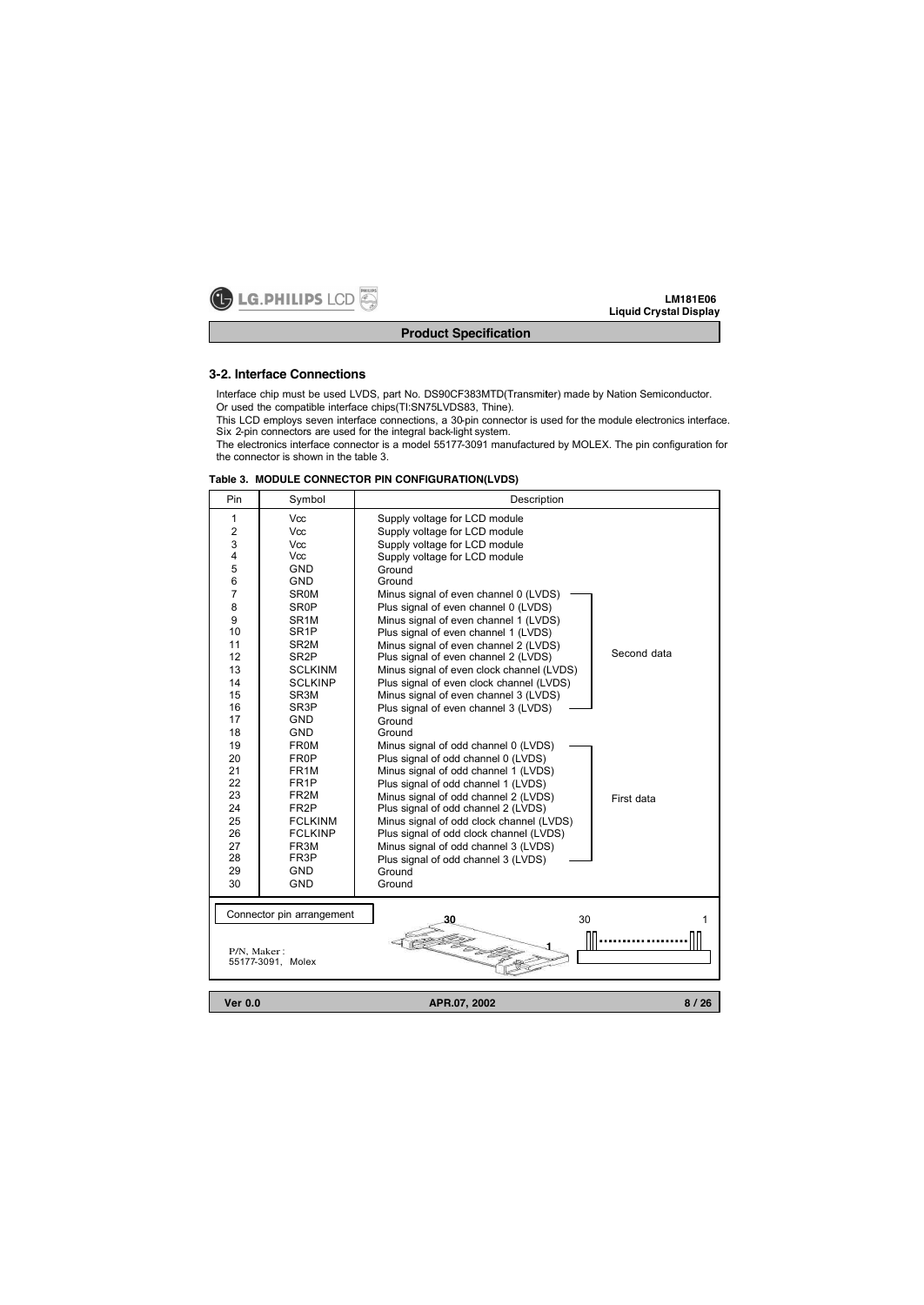

The backlight interface connector is a model BHSR-02VS-1, manufactured by JST. The mating connector part number is SM02B-BHS-1 or equivalent. The pin configuration for the connector is shown in the table 4.

## **Table 4. BACKLIGHT CONNECTOR PIN CONFIGURATION**

| No.                | Pin | Symbol   | Description                                  | <b>Notes</b> |
|--------------------|-----|----------|----------------------------------------------|--------------|
|                    |     | HV<br>LV | Power supply for lamp<br>(High voltage side) |              |
| CN2, 3, 4, 5, 6, 7 | ົ   |          | Power supply for lamp<br>(Low voltage side)  |              |

Note : 1. The high voltage side terminal is colored Pink & Blue & Gray. 2. The low voltage side terminal is all White

The below is block diagram for pin configuration of lamp connector.



| <b>Ver 0.0</b> | APR.07, 2002 | 9 / 26 |
|----------------|--------------|--------|
|                |              |        |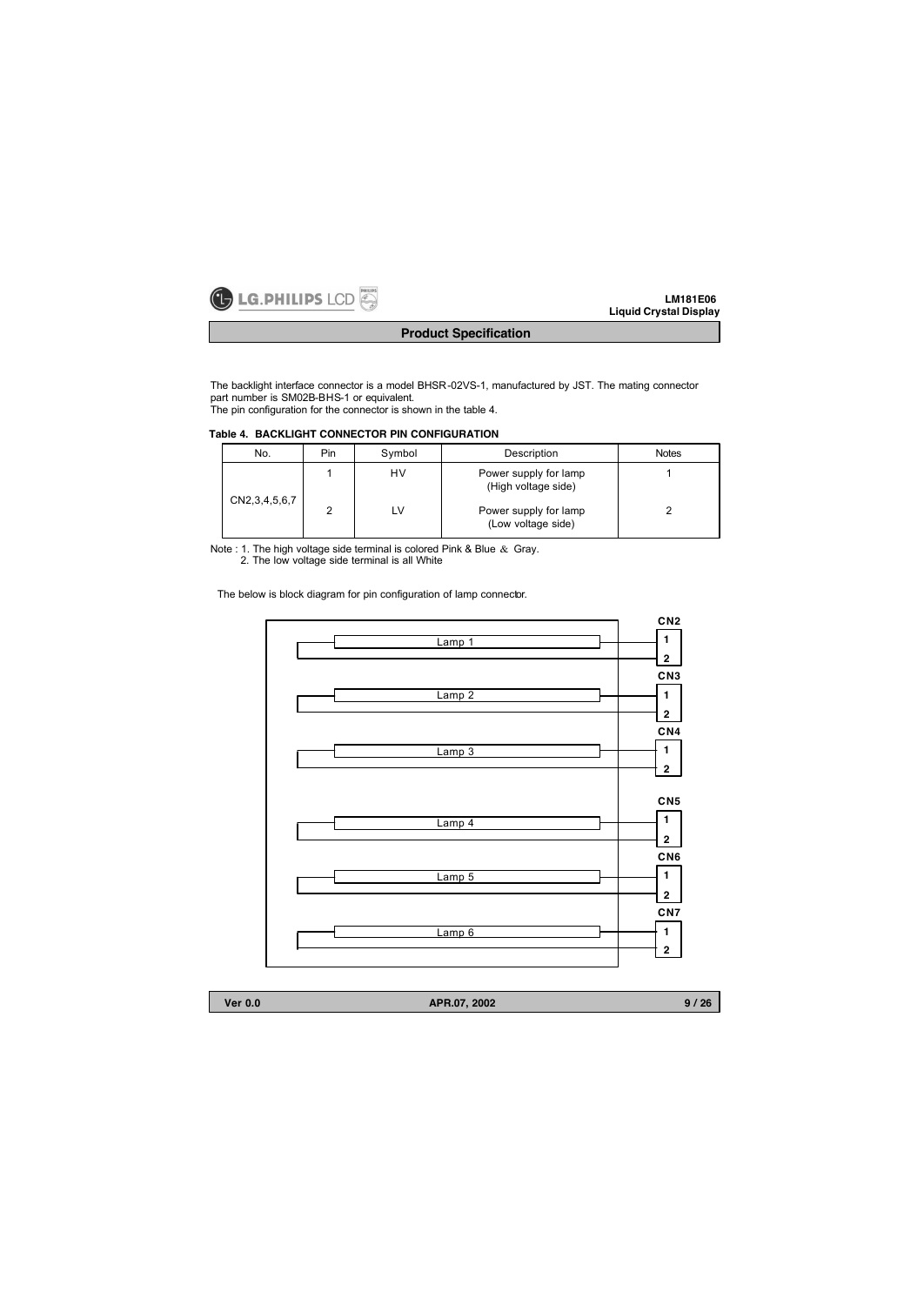

# **Product Specification**

## **3-3. Signal Timing Specifications**

This is the signal timing required at the input of the LVDS Transmitter. All of the interface signal timing should be satisfied with the following specifications for it's proper operation.

|              | <b>ITEM</b>                 | <b>SYMBOL</b>                   | <b>MIN</b>     | <b>TYP</b> | <b>MAX</b>               | <b>UNIT</b> | <b>NOTES</b>   |  |  |
|--------------|-----------------------------|---------------------------------|----------------|------------|--------------------------|-------------|----------------|--|--|
| <b>Dclk</b>  | Period                      | $t_{CLK}$                       | 18.18          | 18.52      | 18.87                    | ns          | 1              |  |  |
|              | Frequency                   | -                               | 53.0           | 54.0       | 55.0                     | <b>MHz</b>  |                |  |  |
|              | Period                      | $t_{HP}$                        | 784            | 844        | 904                      |             | $\overline{2}$ |  |  |
| Hsync        | Width                       | $t_{WH}$                        | 8              | 56         | 240                      | $t_{CLK}$   |                |  |  |
|              | Frequency                   | f <sub>h</sub>                  | 58.63          | 63.98      | 70.16                    | <b>KHz</b>  |                |  |  |
|              | Period                      | $t_{VP}$                        | 1034           | 1066       | 1098                     | $t_{HP}$    |                |  |  |
| Vsync        | Frequency                   | $f_V$                           | 59             | 60         | 61                       | Hz          | 3              |  |  |
|              | Width                       | $t_{\rm WV}$                    | $\overline{2}$ | 3          | 24                       | $t_{HP}$    |                |  |  |
|              | Horizontal Valid            | $t_{HV}$                        | 640            | 640        | 640                      |             | 4              |  |  |
|              | Horizontal Back Porch       | $t_{\sf HBP}$                   | 12             | 124        | ۰                        |             |                |  |  |
|              | Horizontal Front Porch      | $t_{\sf HFP}$                   | 8              | 24         | $\overline{\phantom{a}}$ | $t_{CLK}$   |                |  |  |
| DE.<br>(Data | <b>Horizontal Blank</b>     |                                 | 144            | -          | $t_{HP}$ - $t_{HV}$      |             |                |  |  |
| Enable)      | <b>Vertical Valid</b>       | $t_{VV}$                        | 1024           | 1024       | 1024                     |             |                |  |  |
|              | Vertical Back Porch         | $t_{\rm VBP}$                   | 1              | 38         | $\overline{\phantom{a}}$ |             |                |  |  |
|              | <b>Vertical Front Porch</b> | $t_{\scriptscriptstyle\rm VFP}$ | 1              | 1          | -                        | $t_{HP}$    |                |  |  |
|              | <b>Vertical Blank</b>       | -                               | 10             |            | $t_{VP}$ - $t_{VV}$      |             |                |  |  |

#### **Table 6. TIMING TABLE**

Notes: " No Variation of Hsync(DE) input is required for normal operation . "Input data shall be latched at the falling edge of DCLK.

> 1. Please refer transmitter data sheets for the detail timing condition (required setup, hold time and etc.) between video processor and LVDS transmiter.

2. Horizontal sync shall be active high.

3. Vertical sync shall be active high.

4. Data enable shall be active high.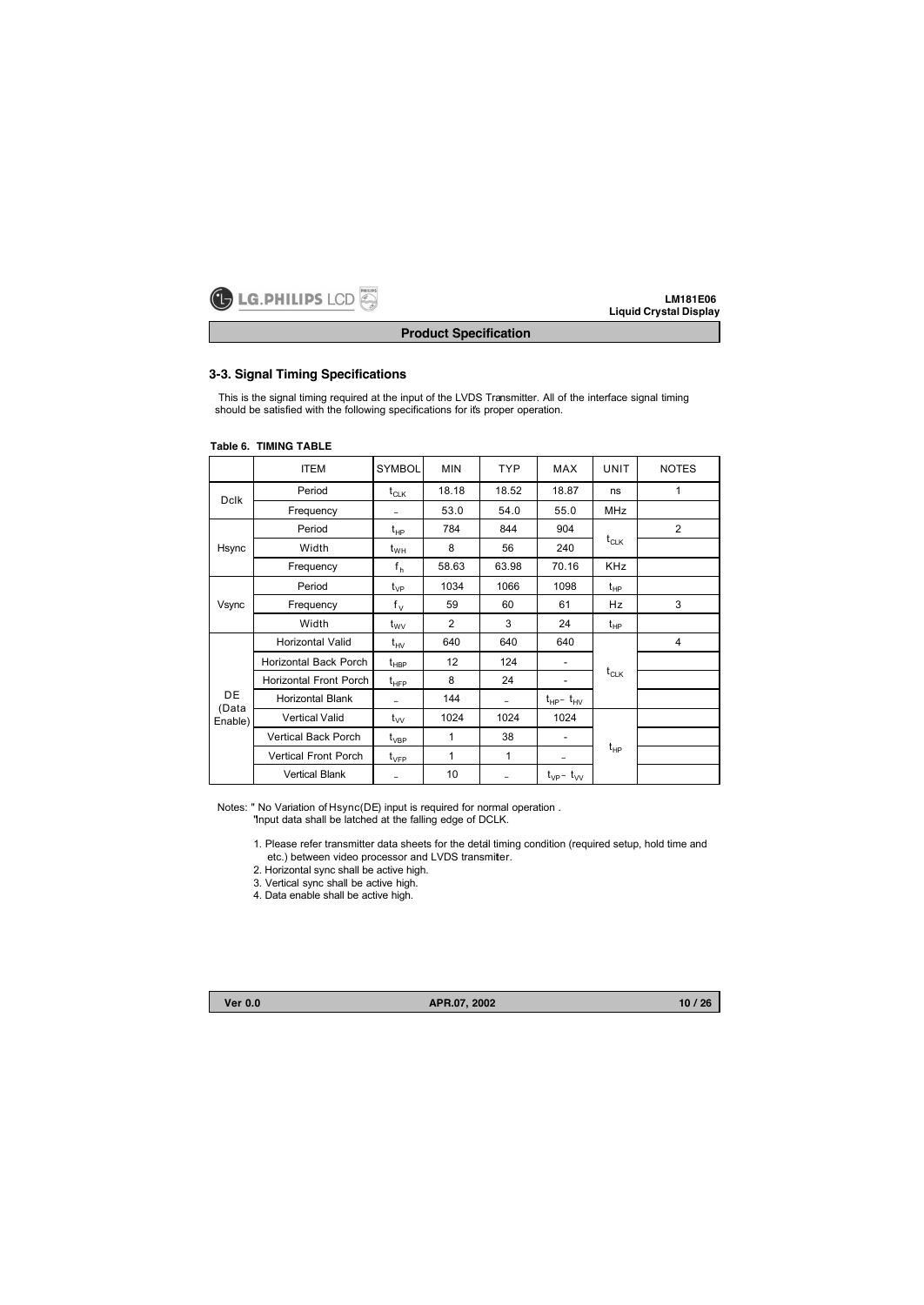

**Product Specification**

# **3-4. Signal Timing Waveforms**

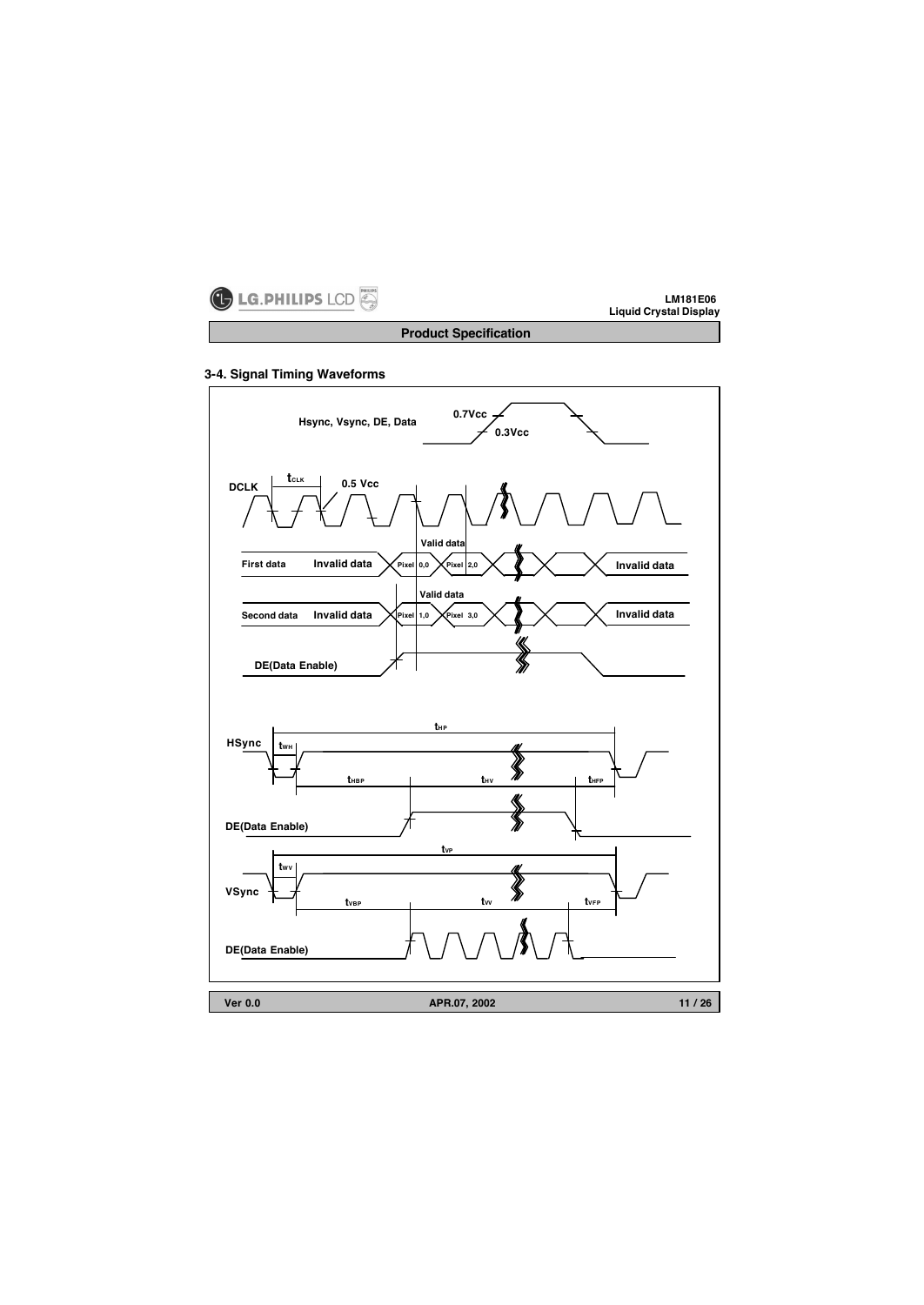

# **Product Specification**

# **3-5. Color Input Data Reference**

The brightness of each primary color(red,green and blue) is based on the 8-bit gray scale data input for the color ; the higher the binary input, the brighter the color. The table below provides a reference for color versus data input.

## **Table 7. COLOR DATA REFERENCE**

|                                        |                           | <b>Input Color Data</b> |          |                |                                    |     |                          |                |                          |          |          |                          |          |                |                          |                          |          |                |                          |          |                          |                          |                |   |              |
|----------------------------------------|---------------------------|-------------------------|----------|----------------|------------------------------------|-----|--------------------------|----------------|--------------------------|----------|----------|--------------------------|----------|----------------|--------------------------|--------------------------|----------|----------------|--------------------------|----------|--------------------------|--------------------------|----------------|---|--------------|
|                                        |                           |                         |          |                |                                    | Red |                          | Green          |                          |          |          |                          |          |                | Blue                     |                          |          |                |                          |          |                          |                          |                |   |              |
| Color                                  |                           |                         | MSB      |                |                                    |     |                          | <b>LSB</b> MSB |                          |          |          |                          |          |                |                          |                          |          |                | <b>LSB MSB</b>           |          |                          |                          |                |   | <b>LSB</b>   |
|                                        |                           |                         |          |                | R7R6R5R4R3R2R1R0G7G6G5G4G3G2G1G0B7 |     |                          |                |                          |          |          |                          |          |                |                          |                          |          |                |                          |          |                          |                          | B6B5B4B3B2B1B0 |   |              |
|                                        | <b>Black</b>              | $\Omega$                | 0        | $\bf{0}$       | 0                                  | 0   | 0                        | 0              | 0                        | $\Omega$ | $\bf{0}$ | $\Omega$                 | 0        | 0              | 0                        | $\Omega$                 | $\bf{0}$ | $\bf{0}$       | $\bf{0}$                 | 0        | 0                        | 0                        | $\Omega$       | 0 | $\bf{0}$     |
|                                        | Red (255)                 | 1                       | 1        | 1              | 1                                  | 1   | 1                        | 1              | 1                        | 0        | 0        | $\bf{0}$                 | 0        | $\bf{0}$       | $\bf{0}$                 | $\bf{0}$                 | $\bf{0}$ | 0              | $\bf{0}$                 | 0        | 0                        | 0                        | $\bf{0}$       | 0 | 0            |
|                                        | Green (255)               | 0                       | 0        | $\bf{0}$       | 0                                  | 0   | $\bf{0}$                 | $\bf{0}$       | $\bf{0}$                 | 1        | 1        | 1                        | 1        | 1              | 1                        | 1                        | 1        | $\bf{0}$       | 0                        | $\bf{0}$ | $\bf{0}$                 | $\bf{0}$                 | 0              | 0 | $\bf{0}$     |
| Basic                                  | <b>Blue</b> (255)         | 0                       | 0        | 0              | $\bf{0}$                           | 0   | 0                        | 0              | 0                        | 0        | 0        | $\bf{0}$                 | 0        | 0              | 0                        | $\bf{0}$                 | 0        | 1              | 1                        | 1        | 1                        | 1                        | 1              | 1 | 1            |
| Color                                  | Cyan                      | 0                       | 0        | 0              | 0                                  | 0   | 0                        | 0              | $\bf{0}$                 | 1        | 1        | 1                        | 1        | 1              | 1                        | 1                        | 1        | 1              | 1                        | 1        | 1                        | 1                        | 1              | 1 | 1            |
|                                        | Magenta                   | 1                       | 1        | 1              | 1                                  | 1   | 1                        | 1              | 1                        | 0        | $\bf{0}$ | $\bf{0}$                 | $\Omega$ | $\bf{0}$       | 0                        | $\bf{0}$                 | $\bf{0}$ | 1              | 1                        | 1        | 1                        | 1                        | 1              | 1 | 1            |
|                                        | Yellow                    | 1                       | 1        | 1              | 1                                  | 1   | 1                        | 1              | 1                        | 1        | 1        | 1                        | 1        | 1              | 1                        | 1                        | 1        | 0              | 0                        | 0        | $\bf{0}$                 | 0                        | 0              | 0 | 0            |
|                                        | White                     | 1                       | 1        | 1              | 1                                  | 1   | 1                        | 1              | 1                        | 1        | 1        | 1                        | 1        | 1              | 1                        | 1                        | 1        | 1              | 1                        | 1        | 1                        | 1                        | 1              | 1 | 1            |
|                                        | Red(000)<br>Dark          | $\bf{0}$                | $\bf{0}$ | $\bf{0}$       | $\bf{0}$                           | 0   | $\bf{0}$                 | $\bf{0}$       | $\bf{0}$                 | $\bf{0}$ | $\bf{0}$ | $\bf{0}$                 | $\bf{0}$ | $\bf{0}$       | $\bf{0}$                 | $\bf{0}$                 | $\bf{0}$ | $\bf{0}$       | $\bf{0}$                 | $\bf{0}$ | $\bf{0}$                 | $\bf{0}$                 | 0              | 0 | $\bf{0}$     |
|                                        | Red(001)                  | 0                       | 0        | 0              | 0                                  | 0   | 0                        | 0              | 1                        | 0        | 0        | 0                        | 0        | 0              | 0                        | $\bf{0}$                 | 0        | 0              | 0                        | 0        | 0                        | 0                        | 0              | 0 | 0            |
|                                        | Red(002)                  | 0                       | 0        | 0              | $\bf{0}$                           | 0   | 0                        | 1              | $\bf{0}$                 | 0        | 0        | 0                        | 0        | 0              | 0                        | 0                        | 0        | 0              | 0                        | 0        | 0                        | 0                        | 0              | 0 | 0            |
| Red                                    |                           |                         |          |                | $\overline{\phantom{0}}$           |     |                          |                | ۳                        |          |          |                          |          |                |                          | ۰                        |          |                |                          |          |                          |                          |                |   |              |
|                                        |                           |                         |          | $\overline{a}$ | $\overline{a}$                     |     | $\overline{\phantom{0}}$ | $\overline{a}$ | $\overline{\phantom{0}}$ |          | -        | $\overline{a}$           |          | $\overline{a}$ | $\overline{\phantom{0}}$ | $\qquad \qquad -$        |          | -              | $\overline{\phantom{a}}$ |          | $\overline{\phantom{0}}$ | $\overline{\phantom{0}}$ |                |   |              |
|                                        | Red(253)                  | 1                       | 1        | 1              | 1                                  | 1   | 1                        | $\bf{0}$       | 1                        | 0        | $\bf{0}$ | $\bf{0}$                 | 0        | $\bf{0}$       | $\bf{0}$                 | $\bf{0}$                 | 0        | $\bf{0}$       | $\bf{0}$                 | 0        | $\bf{0}$                 | $\bf{0}$                 | 0              | 0 | 0            |
|                                        | Red(254)                  | 1                       | 1        | 1              | 1                                  | 1   | 1                        | 1              | 0                        | 0        | 0        | $\bf{0}$                 | 0        | 0              | 0                        | $\bf{0}$                 | 0        | 0              | 0                        | 0        | 0                        | 0                        | 0              | 0 | 0            |
|                                        | Red(255)<br><b>Bright</b> | 1                       | 1        | 1              | 1                                  | 1   | 1                        | 1              | 1                        | 0        | $\bf{0}$ | $\bf{0}$                 | 0        | $\bf{0}$       | $\bf{0}$                 | 0                        | 0        | $\bf{0}$       | $\bf{0}$                 | 0        | $\bf{0}$                 | $\bf{0}$                 | 0              | 0 | 0            |
|                                        | Dark 0<br>Green(000)      |                         | 0        | $\bf{0}$       | $\bf{0}$                           | 0   | $\bf{0}$                 | $\bf{0}$       | $\bf{0}$                 | $\bf{0}$ | $\bf{0}$ | $\bf{0}$                 | 0        | $\bf{0}$       | $\bf{0}$                 | $\bf{0}$                 | $\bf{0}$ | $\bf{0}$       | $\bf{0}$                 | 0        | $\bf{0}$                 | $\bf{0}$                 | 0              | 0 | $\bf{0}$     |
|                                        | Green(001)                | 0                       | 0        | 0              | 0                                  | 0   | 0                        | 0              | $\bf{0}$                 | 0        | 0        | $\bf{0}$                 | 0        | 0              | 0                        | $\bf{0}$                 | 1        | 0              | 0                        | 0        | 0                        | $\bf{0}$                 | 0              | 0 | 0            |
|                                        | Green(002)                | 0                       | 0        | $\bf{0}$       | $\bf{0}$                           | 0   | 0                        | $\bf{0}$       | 0                        | $\Omega$ | 0        | $\bf{0}$                 | $\Omega$ | 0              | $\bf{0}$                 | 1                        | 0        | $\bf{0}$       | 0                        | 0        | 0                        | 0                        | 0              | 0 | $\bf{0}$     |
| Green                                  |                           |                         |          | $\overline{a}$ | $\overline{\phantom{a}}$           |     |                          | $\overline{a}$ | $\overline{\phantom{a}}$ |          |          | $\overline{\phantom{a}}$ |          |                | $\overline{\phantom{a}}$ | $\overline{\phantom{a}}$ |          |                | $\overline{\phantom{a}}$ |          | $\overline{a}$           | $\overline{\phantom{0}}$ |                |   |              |
|                                        |                           |                         |          |                | $\overline{a}$                     |     |                          | -              | $\overline{a}$           |          | -        |                          |          | $\overline{a}$ | $\overline{a}$           | $\overline{\phantom{0}}$ |          | -              |                          |          | -                        | -                        |                |   |              |
|                                        | Green(253)                | 0                       | 0        | $\bf{0}$       | $\bf{0}$                           | 0   | $\bf{0}$                 | $\bf{0}$       | $\bf{0}$                 | 1        | 1        | 1                        | 1        | 1              | 1                        | $\bf{0}$                 | 1        | $\bf{0}$       | $\bf{0}$                 | 0        | $\bf{0}$                 | $\bf{0}$                 | $\bf{0}$       | 0 | $\bf{0}$     |
|                                        | Green(254)                | $\Omega$                | 0        | 0              | 0                                  | 0   | 0                        | 0              | 0                        | 1        | 1        | 1                        | 1        | 1              | 1                        | 1                        | 0        | 0              | 0                        | 0        | 0                        | 0                        | 0              | 0 | 0            |
|                                        | Green $(255)$ Bright $0$  |                         | 0        | $\bf{0}$       | $\bf{0}$                           | 0   | $\bf{0}$                 | $\bf{0}$       | $\bf{0}$                 | 1        | 1        | 1                        | 1        | $\mathbf{1}$   | 1                        | 1                        | 1        | $\bf{0}$       | $\bf{0}$                 | 0        | $\bf{0}$                 | $\bf{0}$                 | 0              | 0 | $\bf{0}$     |
|                                        | <b>Blue(000)</b><br>Dark  | $\bf{0}$                | 0        | $\theta$       | $\bf{0}$                           | 0   | $\bf{0}$                 | $\bf{0}$       | $\bf{0}$                 | 0        | $\bf{0}$ | $\bf{0}$                 | 0        | $\bf{0}$       | $\bf{0}$                 | $\bf{0}$                 | $\bf{0}$ | $\bf{0}$       | $\bf{0}$                 | 0        | $\bf{0}$                 | $\bf{0}$                 | $\bf{0}$       | 0 | $\mathbf{0}$ |
|                                        | Blue(001)                 | 0                       | 0        | 0              | 0                                  | 0   | 0                        | $\bf{0}$       | $\bf{0}$                 | 0        | 0        | 0                        | 0        | 0              | 0                        | 0                        | 0        | 0              | $\bf{0}$                 | 0        | 0                        | $\bf{0}$                 | 0              | 0 | 1            |
|                                        | Blue(002)                 | 0                       | 0        | 0              | 0                                  | 0   | 0                        | 0              | 0                        | 0        | 0        | 0                        | 0        | 0              | 0                        | $\bf{0}$                 | 0        | 0              | 0                        | 0        | 0                        | 0                        | 0              | 1 | 0            |
| Blue                                   |                           |                         |          |                |                                    |     |                          |                |                          |          |          |                          |          |                |                          |                          |          |                |                          |          |                          |                          |                |   |              |
|                                        |                           |                         |          |                | $\overline{\phantom{0}}$           |     |                          |                | $\overline{\phantom{a}}$ |          | -        |                          |          |                | $\overline{\phantom{0}}$ | $\overline{\phantom{a}}$ |          | $\overline{a}$ |                          |          | -                        | $\overline{a}$           |                |   |              |
|                                        | Blue(253)                 | 0                       | 0        | $\bf{0}$       | $\bf{0}$                           | 0   | $\bf{0}$                 | $\bf{0}$       | 0                        | 0        | $\bf{0}$ | $\bf{0}$                 | 0        | $\bf{0}$       | $\bf{0}$                 | $\bf{0}$                 | 0        | 1              | 1                        | 1        | 1                        | 1                        | 1              | 0 | 1            |
|                                        | <b>Blue</b> (254)         | 0                       | 0        | 0              | $\bf{0}$                           | 0   | $\bf{0}$                 | $\bf{0}$       | 0                        | 0        | 0        | $\bf{0}$                 | 0        | 0              | 0                        | 0                        | 0        | 1              | 1                        | 1        | 1                        | 1                        | 1              | 1 | $\bf{0}$     |
|                                        | Blue(255)<br>Bright 0     |                         | 0        | $\bf{0}$       | 0                                  | 0   | $\bf{0}$                 | $\bf{0}$       | 0                        | 0        | 0        | 0                        | 0        | 0              | $\bf{0}$                 | 0                        | 0        | 1              | 1                        | 1        | 1                        | 1                        | 1              | 1 | 1            |
| 12/26<br><b>Ver 0.0</b><br>APR.07.2002 |                           |                         |          |                |                                    |     |                          |                |                          |          |          |                          |          |                |                          |                          |          |                |                          |          |                          |                          |                |   |              |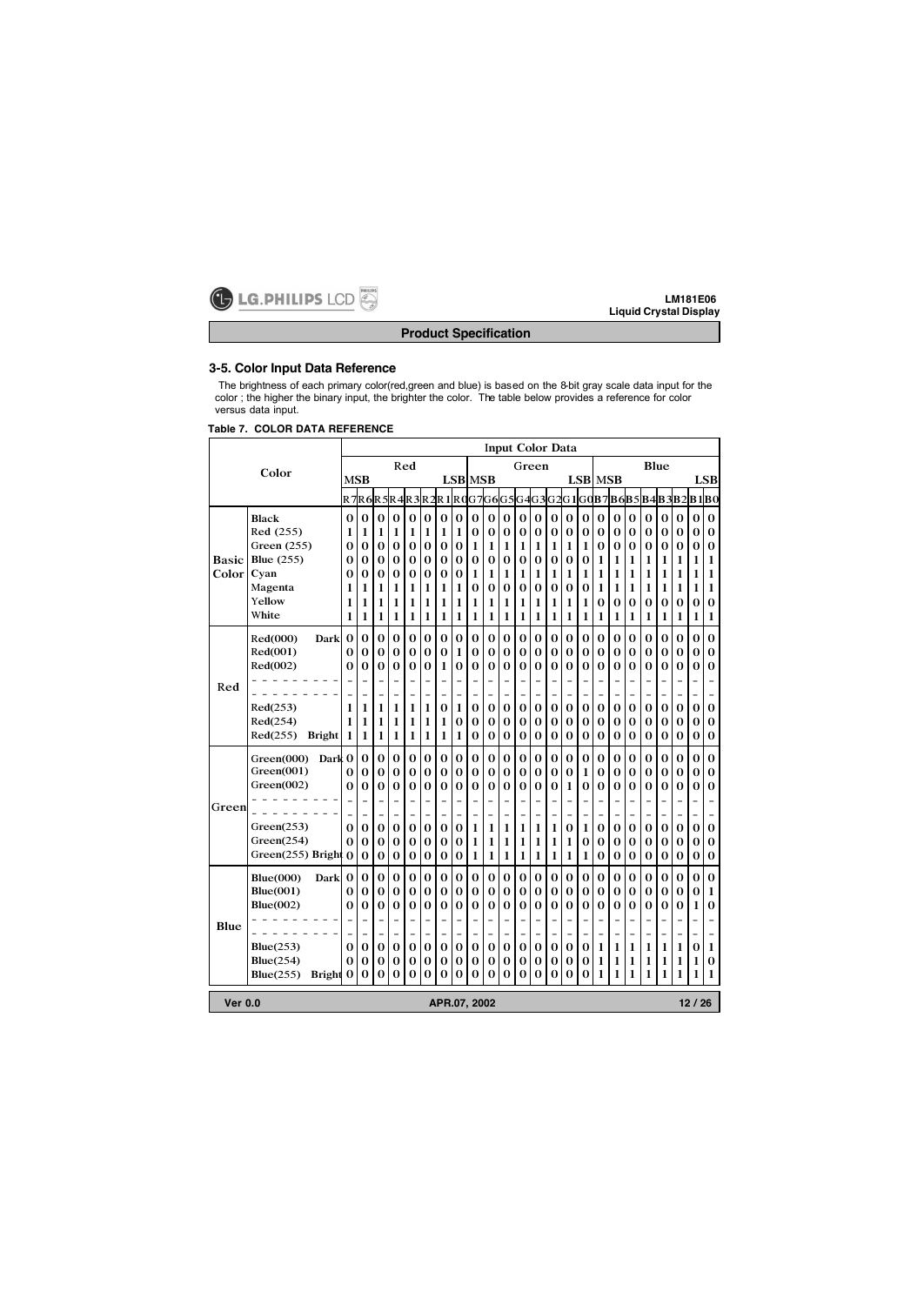

**Product Specification**

## **3-6. Power Sequence**



# **Table 8. POWER SEQUENCE**

| Parameter            |              | Units |      |    |
|----------------------|--------------|-------|------|----|
|                      | Min.<br>Typ. |       | Max. |    |
|                      |              |       |      | ms |
| T 2                  | 0.01         |       | 50   | ms |
| Т3                   | 200          |       |      | ms |
|                      | 200          |       |      | ms |
| T 5                  | 0.01         |       | 50   | ms |
| T 6                  |              |       |      | ms |
| -------------------- |              |       |      | s  |

Notes : 1. Please avoid floating state of interface signal at invalid period.

2. When the interface signal is invalid, be sure to pull down the power supply for LCD  $V_{\text{CC}}$  to 0V. Invalid signal with Vcc for a long period of time, causes permanent damage to LCD panel.

3. Lamp power must be turn on after power supply for LCD and interface signals are valid.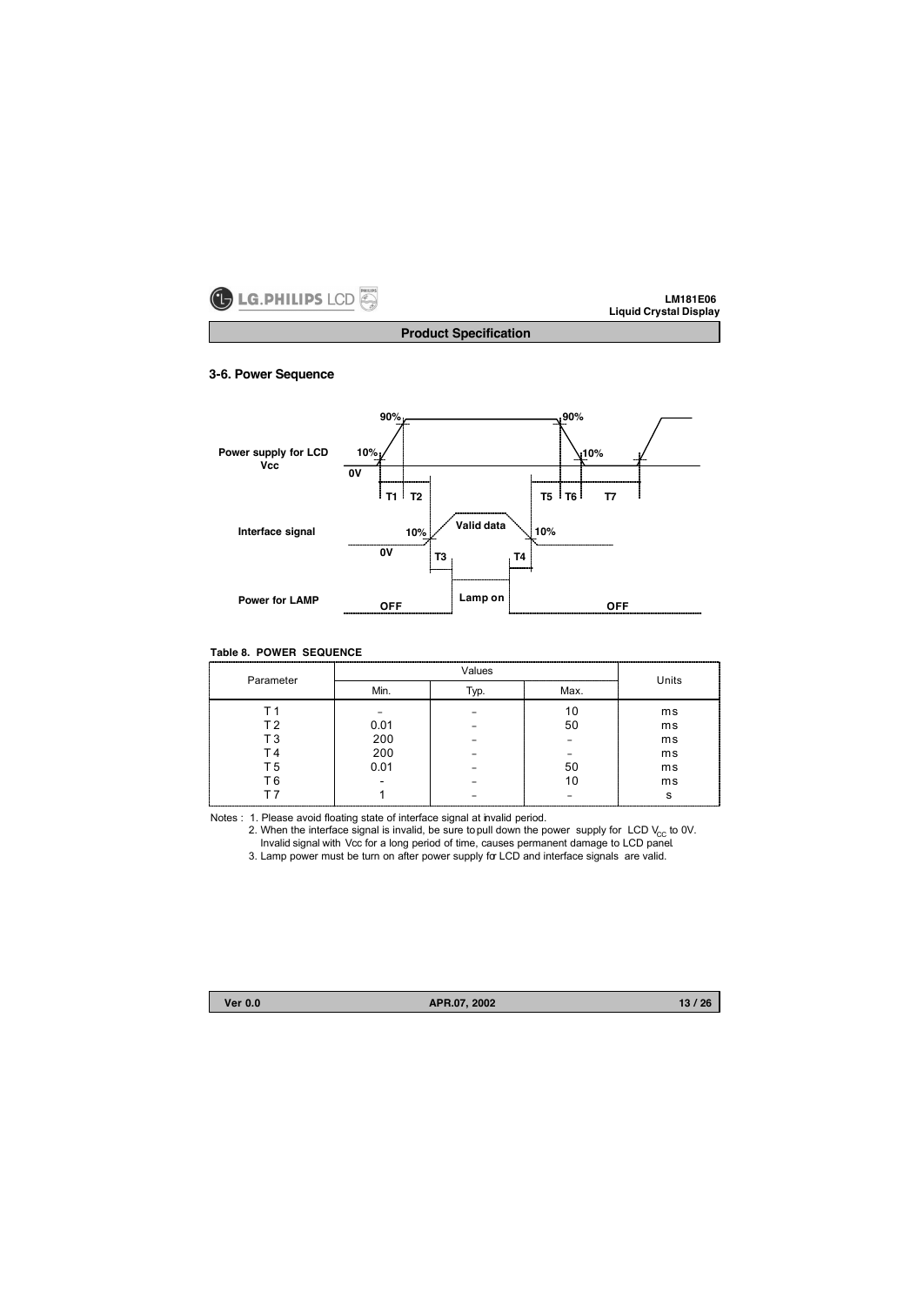

# **Product Specification**

# **4. Optical Specifications**

Optical characteristics are determined after the unit has been 'ON' and stable for approximately 30 minutes in a dark environment at 25 °C. The values specified are at an approximate distance 50cm from the LCD surface at a viewing angle of  $\Phi$  and  $\theta$  equal to 0 °.

FIG. 1 presents additional information concerning the measurement equipment and method.

## **FIG. 1 Optical Characteristic Measurement Equipment and Method**



| Table 9. OPTICAL CHARACTERISTICS (Ta=25 °C, $V_{\text{CC}}$ =12.0V, f <sub>V</sub> =60Hz, Dclk=54MHz, I <sub>BL</sub> =7mArms) |  |  |  |  |
|--------------------------------------------------------------------------------------------------------------------------------|--|--|--|--|
|--------------------------------------------------------------------------------------------------------------------------------|--|--|--|--|

| Parameter                                                                                                                                                 | Values<br>Symbol                                            |                                                                      |                                                                      |                                                                      | Units<br><b>Notes</b> |                     |  |
|-----------------------------------------------------------------------------------------------------------------------------------------------------------|-------------------------------------------------------------|----------------------------------------------------------------------|----------------------------------------------------------------------|----------------------------------------------------------------------|-----------------------|---------------------|--|
|                                                                                                                                                           |                                                             | Min.                                                                 | Typ.                                                                 | Max.                                                                 |                       |                     |  |
| <b>Contrast Ratio</b>                                                                                                                                     | CR.                                                         | 200                                                                  | 350                                                                  |                                                                      |                       | $\mathbf{1}$        |  |
| Surface Luminance, white                                                                                                                                  | $L_{WH}$                                                    | 200                                                                  | 250                                                                  |                                                                      | cd/m <sup>2</sup>     | $\overline{2}$      |  |
| Luminance Variation                                                                                                                                       | $\delta_{\text{WHITE}}$                                     | -                                                                    |                                                                      | 1.45                                                                 |                       | 3                   |  |
| Luminance Uniformity<br>(TCO99)                                                                                                                           | LR                                                          | -                                                                    |                                                                      | 1.7                                                                  | ms                    | $\overline{4}$<br>5 |  |
| Response Time<br>Rise Time<br>Decay Time                                                                                                                  | Tr<br>Tr <sub>R</sub><br>Tr <sub>D</sub>                    |                                                                      | $^{15}_{15}$                                                         | $^{25}_{25}$                                                         |                       |                     |  |
| <b>CIE Color Coordinates</b><br>Red<br>Green<br>Blue<br>White                                                                                             | <b>XR</b><br>y R<br>XG<br>УG<br>Хв<br>Ув<br>Хw<br><b>Vw</b> | 0.603<br>0.310<br>0.265<br>0.570<br>0.111<br>0.066<br>0.283<br>0.299 | 0.633<br>0.340<br>0.295<br>0.600<br>0.141<br>0.096<br>0.313<br>0.329 | 0.663<br>0.370<br>0.325<br>0.630<br>0.171<br>0.126<br>0.343<br>0.359 |                       |                     |  |
| <b>Viewing Angle</b><br>x axis, right( $\phi$ =0°)<br>x axis, left ( $\phi$ =180°)<br>y axis, up $(\phi = 90^\circ)$<br>y axis, down $(\phi = 270^\circ)$ | $\theta x$<br>$\theta$ x<br>$\theta$ y<br>$\theta$ y        | $+60$<br>$-60$<br>$+60$<br>$-60$                                     | $+80$<br>$-80$<br>$+80$<br>$-80$                                     |                                                                      | degree                | 6                   |  |
| Cross talk                                                                                                                                                |                                                             |                                                                      |                                                                      | 1.5                                                                  |                       | 7                   |  |
| Gamma Value                                                                                                                                               |                                                             |                                                                      | 2.2                                                                  |                                                                      |                       | 8                   |  |
| <b>Ver 0.0</b>                                                                                                                                            |                                                             | APR.07, 2002                                                         |                                                                      |                                                                      |                       | 14/26               |  |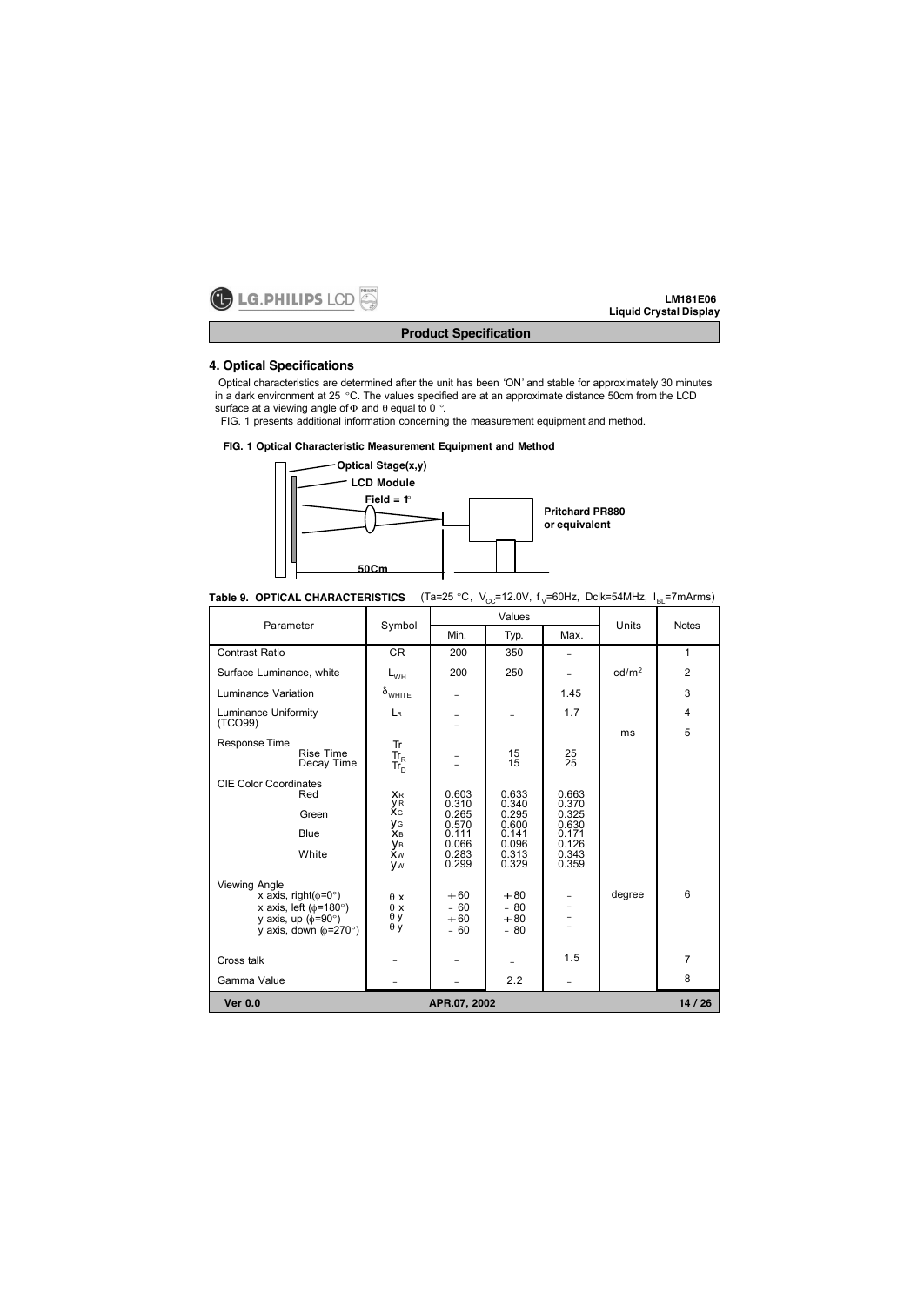

#### **Product Specification**

Notes : 1. Contrast Ratio(CR) is defined mathematically as :

Surface Luminance with all white pixels

Contrast Ratio =

Surface Luminance with all black pixels

- 2. Surface luminance is the center point across the LCD surface 50cm from the surface with all pixels displaying white under the condition of IBL = 7mArms . For more information see FIG 2.
- 3. The variation in surface luminance,  $\delta$  WHITE is determined by measuring L<sub>ON</sub> at each test position 1 through 9, and then dividing the maximum L<sub>ON</sub> of 9 points luminance by minimum L<sub>ON</sub><br>of 9 points luminance. For more information see FIG 2.  $\delta_{\textrm{WHITE}} = \textrm{Maximum} (L_{\textrm{ON1}}, L_{\textrm{ON2}}, \; \textrm{....} \; L_{\textrm{ON9}}) \; + \; \textrm{Minimum} (L_{\textrm{ON1}}, L_{\textrm{ON2}}, \; \textrm{....} \; L_{\textrm{ON9}})$ 
	-
- 4. TCO'99 Certification Requirements and test methods for environmental labeling of display [ flat ] Report No.2 ( $\times$ 1.5.2. Luminance Uniformity)

 $L_R = (L_{MAX.+30deq}. / L_{MIN.+30deq.}) + (L_{MAX.-30deq}. / L_{MIN.-30deq.}) / 2$ 

- 5. Response time is the time required for the display to transition from black to white(Rise Time,  $Tr_{\rm p}$ ) and from white to black(Decay Time,  $Tr_{\rm p}$ ). For additional information see FIG 3.
- 6. Viewing angle is the angle at which the contrast ratio is greater than 10. The angles are determined for the horizontal or x axis and the vertical or y axis with respect to the z axis which is normal to the LCD surface. For more information see FIG 4.
- 7. Cross talk shall be measured at the V and H position. (Window size :  $427\times341$ pixels) For more information see FIG. 5.

Cross talk =  $\frac{1}{\sqrt{2\pi}} \frac{1}{\sqrt{2\pi}}$ <br>Luminance at pattern A (Luminance at pattern A – Luminance at pattern B)  $\times$  100%

|                | Luminance (%) |      |      |  |  |  |
|----------------|---------------|------|------|--|--|--|
| Gray Level     | Min.          | Typ. | Max. |  |  |  |
| L <sub>0</sub> |               | 0.25 | 0.57 |  |  |  |
| L 31           |               | 0.77 | 1.82 |  |  |  |
| L 63           | 1.61          | 4.5  | 7.40 |  |  |  |
| L 95           | 5.43          | 11.3 | 17.1 |  |  |  |
| L 127          | 10.4          | 20.2 | 30.0 |  |  |  |
| L 159          | 18.1          | 32.4 | 46.6 |  |  |  |
| L 191          | 30.8          | 49.1 | 67.5 |  |  |  |
| L 223          | 50.1          | 69.8 | 89.5 |  |  |  |
| L 255          | -             | 100  | -    |  |  |  |

8. Gray scale specification

**Ver 0.0 APR.07, 2002**

**15 / 26**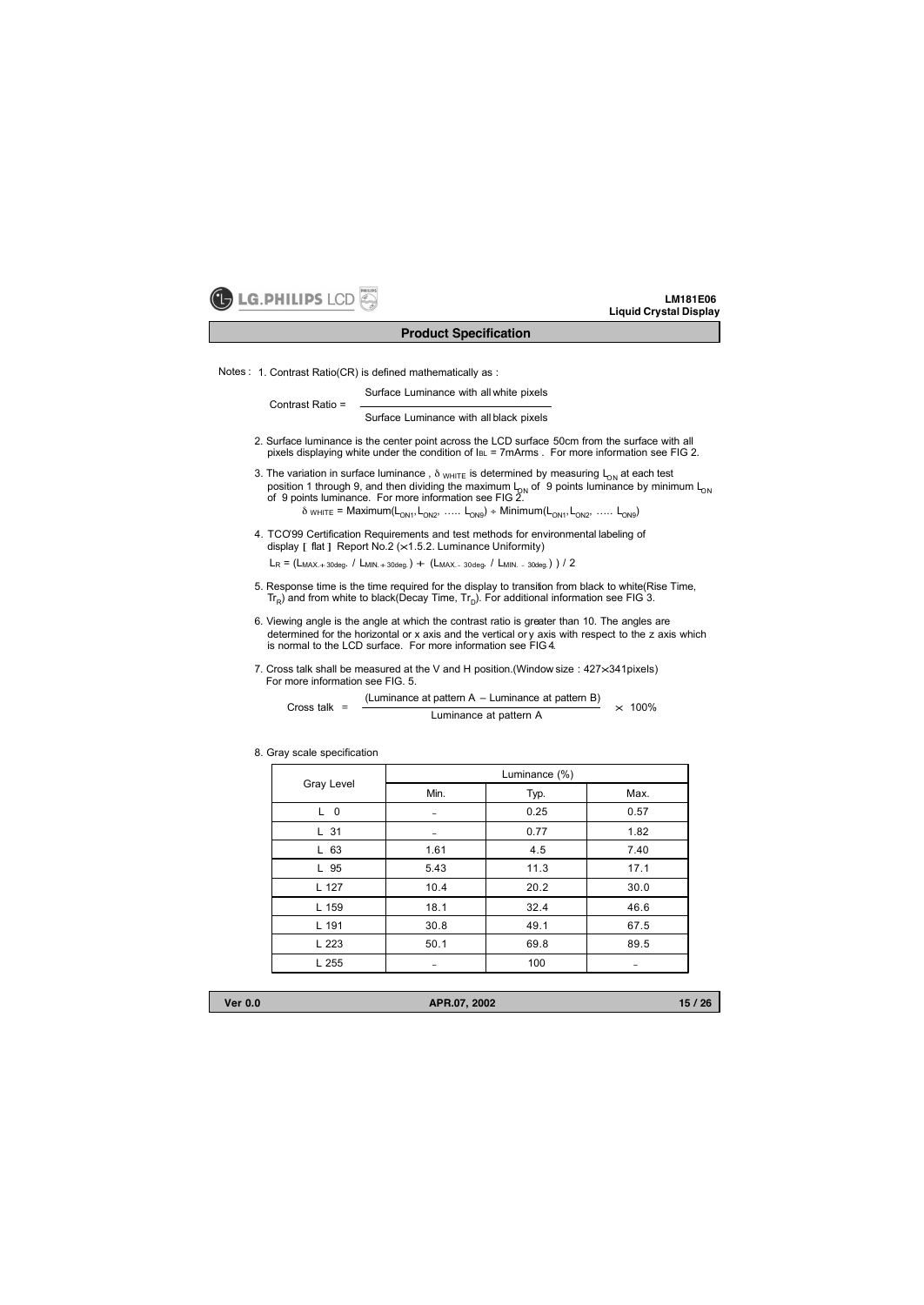

# **Product Specification**

#### **FIG. 2 Luminance**

<Measuring point for luminance variation> <Measuring point for surface luminance>







## **FIG. 3 Response Time**

The response time is defined as the following figure and shall be measured by switching the input signal for "black" and "white".





**Ver 0.0 APR.07, 2002**

**16 / 26**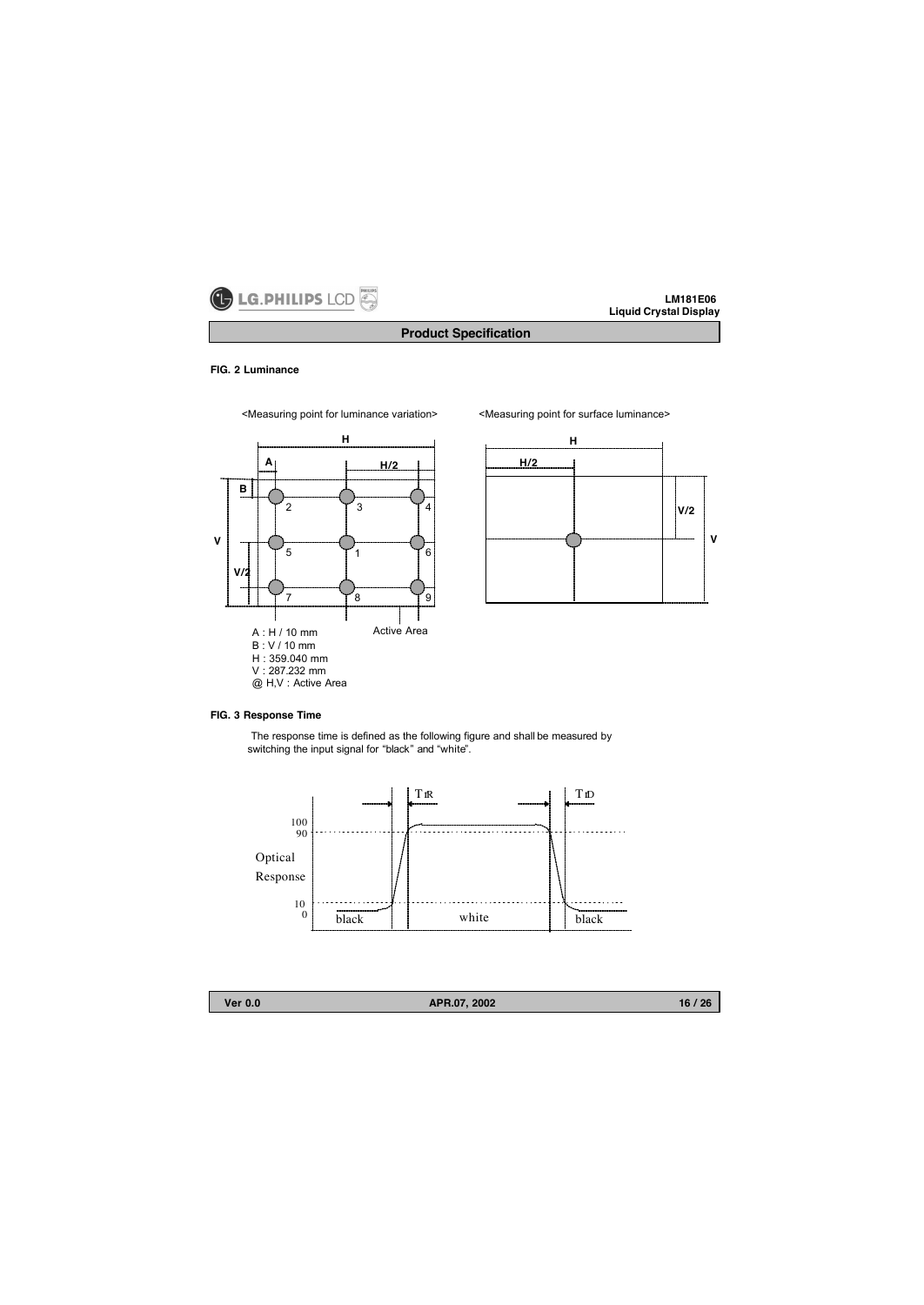

**Product Specification**

#### **FIG. 4 Viewing angle**

<Definition of viewing angle range>



**FIG. 5 Cross talk**



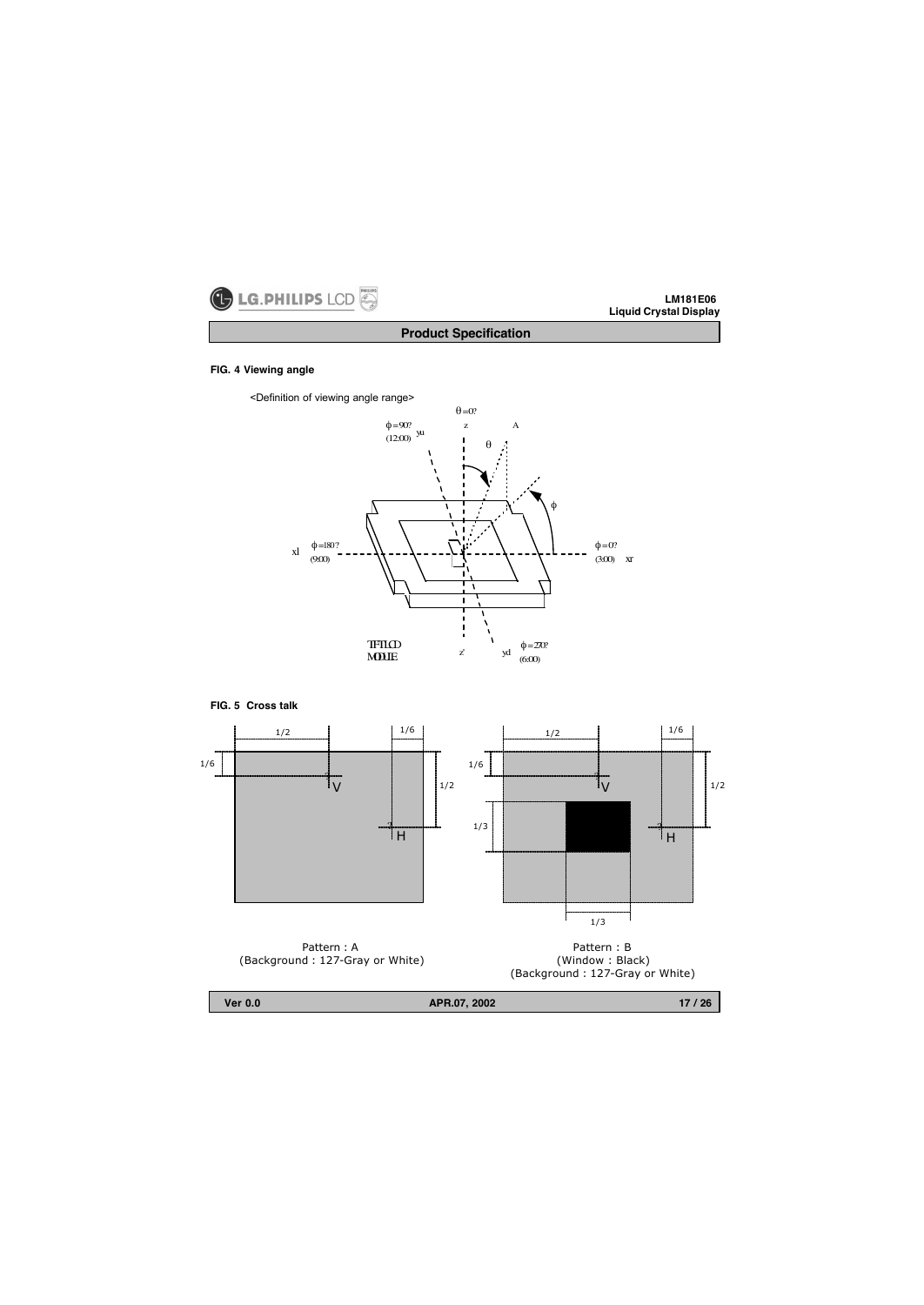

# **Product Specification**

# **5. Mechanical Characteristics**

The contents provide general mechanical characteristics for the model LM181E06-A4M1 . In addition, the figures in the next page are detailed mechanical drawing of the LCD.

|                      | Horizontal                                                                     | $389.0 + 0.5$ mm |  |  |
|----------------------|--------------------------------------------------------------------------------|------------------|--|--|
| Outside dimensions   | Vertical                                                                       | $317.2 + 0.5$ mm |  |  |
|                      | Depth                                                                          | $27.0 + 0.5$ mm  |  |  |
| Bezel area           | Horizontal                                                                     | $366.0 + 0.5$ mm |  |  |
|                      | Vertical                                                                       | $294.2 + 0.5$ mm |  |  |
|                      | Horizontal                                                                     | 359.040 mm       |  |  |
| Active display area  | Vertical                                                                       | 287.232 mm       |  |  |
| Weight (approximate) | 3,100g (Typ.), 3,255 (Max.)                                                    |                  |  |  |
| Surface Treatment    | Hard coating (3H)<br>Anti-glare treatment of the front polarizer<br>Haze (25%) |                  |  |  |

**Ver 0.0 APR.07, 2002**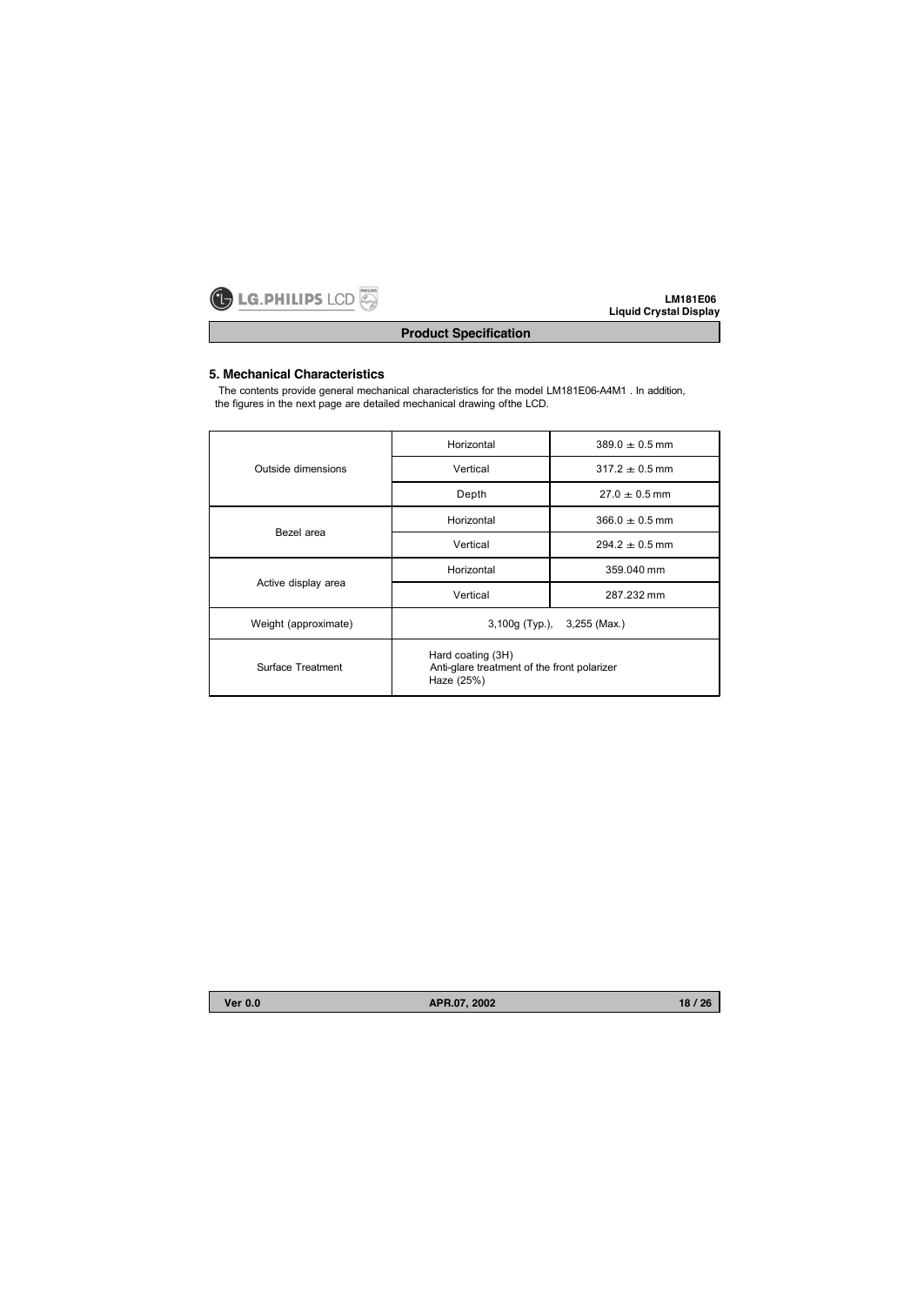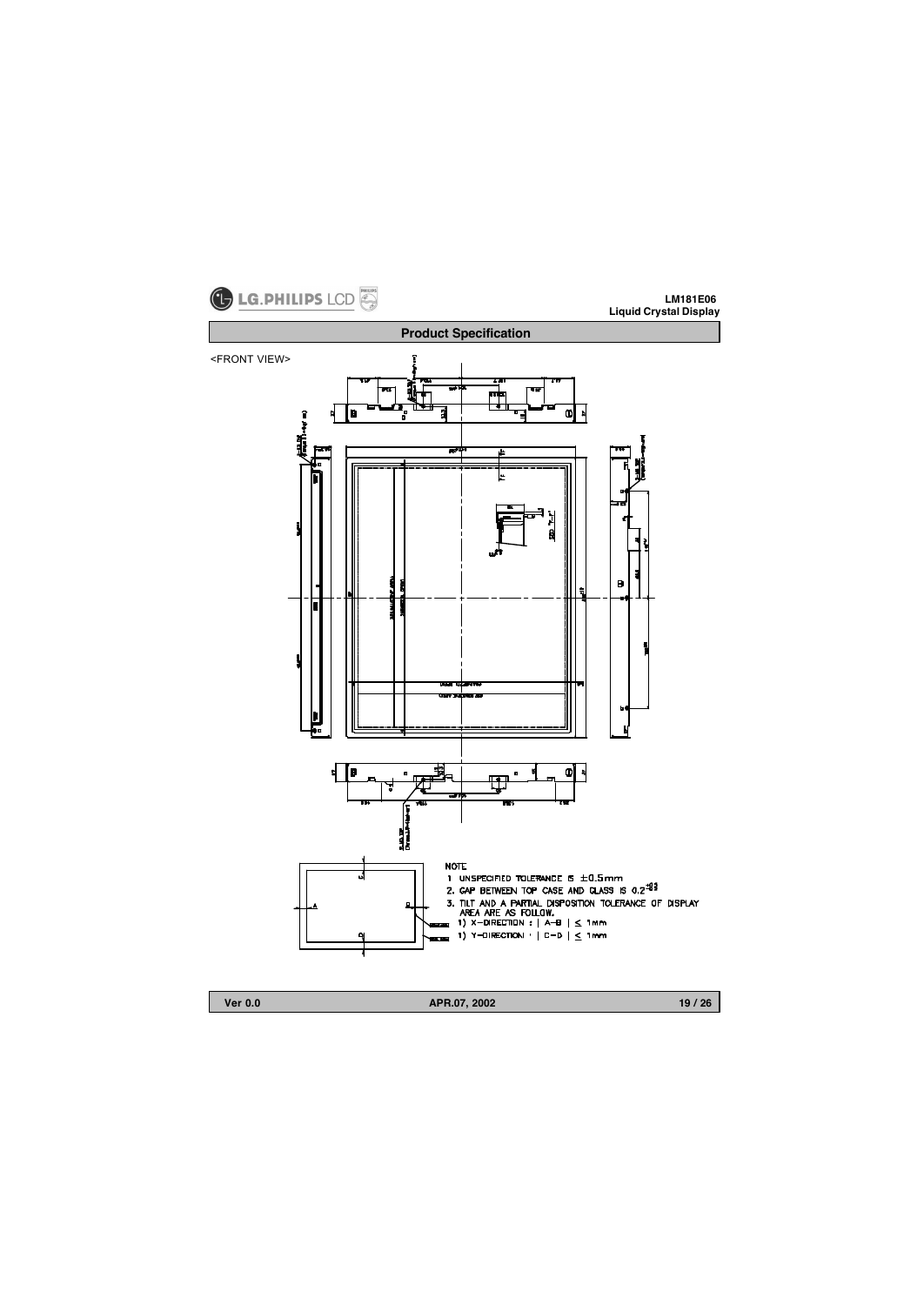

<REAR VIEW>



**Product Specification**

| Ver 0.0 |
|---------|
|---------|

**Ver 0.0 APR.07, 2002**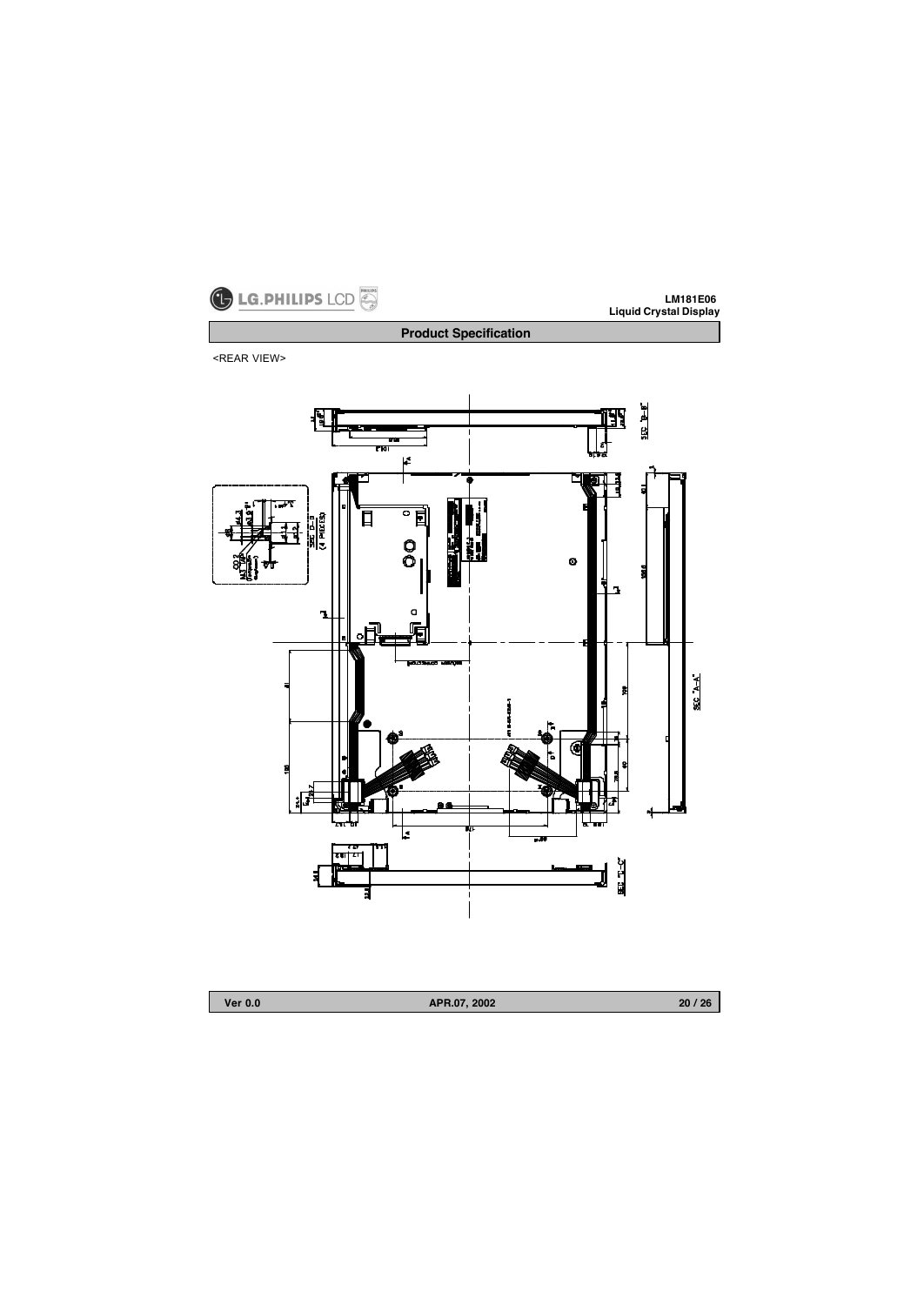

# **Product Specification**

# **6. Reliability**

Environment test condition

| No             | <b>Test Item</b>                   | Conditions                                                                                                                                                                                                                                                                                                                                                                            |  |  |
|----------------|------------------------------------|---------------------------------------------------------------------------------------------------------------------------------------------------------------------------------------------------------------------------------------------------------------------------------------------------------------------------------------------------------------------------------------|--|--|
| 1              | High temperature storage test      | Ta= $60^{\circ}$ C 240hr                                                                                                                                                                                                                                                                                                                                                              |  |  |
| $\overline{2}$ | Low temperature storage test       | 240hr<br>Ta= -20°C                                                                                                                                                                                                                                                                                                                                                                    |  |  |
| 3              | High temperature operation test    | Ta= 50°C 50%RH 240hr                                                                                                                                                                                                                                                                                                                                                                  |  |  |
| 4              | Low temperature operation test     | Ta= $0^{\circ}$ C 240hr                                                                                                                                                                                                                                                                                                                                                               |  |  |
| 5              | Humidity condition operation       | 20%RH ~ 95%RH                                                                                                                                                                                                                                                                                                                                                                         |  |  |
| 6              | Humidity condition storage         | 5%RH ~ 95%RH                                                                                                                                                                                                                                                                                                                                                                          |  |  |
| $\overline{7}$ | Vibration test<br>(non-operating)  | 1. Sinusoidal Vibration<br>1.0G zero to peak.<br>10 to 500 Hz, 0.5 oct/min sweep rate.<br>10 to 500, 10Hz, one sweep along each axis.<br>2. Random Vibration<br>0.002 G <sup>2</sup> /Hz, 10 to 500Hz, normal 1 GRMS.<br>20 minute for each of the three axis.                                                                                                                        |  |  |
| 8              | Shock test<br>(non-operating)      | 1. Half sine wave shock:<br>120G peak, half sine pulse, 2ms pulse duration.<br>Testing shall consist of one shock in each direction in<br>each axis, for a total of 6 shock inputs. (1 time)<br>2. Square wave shock:<br>30G peak acceleration, 180 inches/sec velocity change.<br>There shall be one shock in each direction in each axis.<br>for a total of 6 shock inputs.(1 time) |  |  |
| 9              | Altitude<br>storage / shipment     | $0 - 40,000$ feet                                                                                                                                                                                                                                                                                                                                                                     |  |  |
| 10             | <b>ESD</b> test<br>(Non-operation) | Condition: 150pF, 330?<br>Terminal: 200V<br>Chassis : 10KV                                                                                                                                                                                                                                                                                                                            |  |  |

{ Result Evaluation Criteria }

There should be no change which might affect the practical display function when the display quality test is conducted under normal operating condition.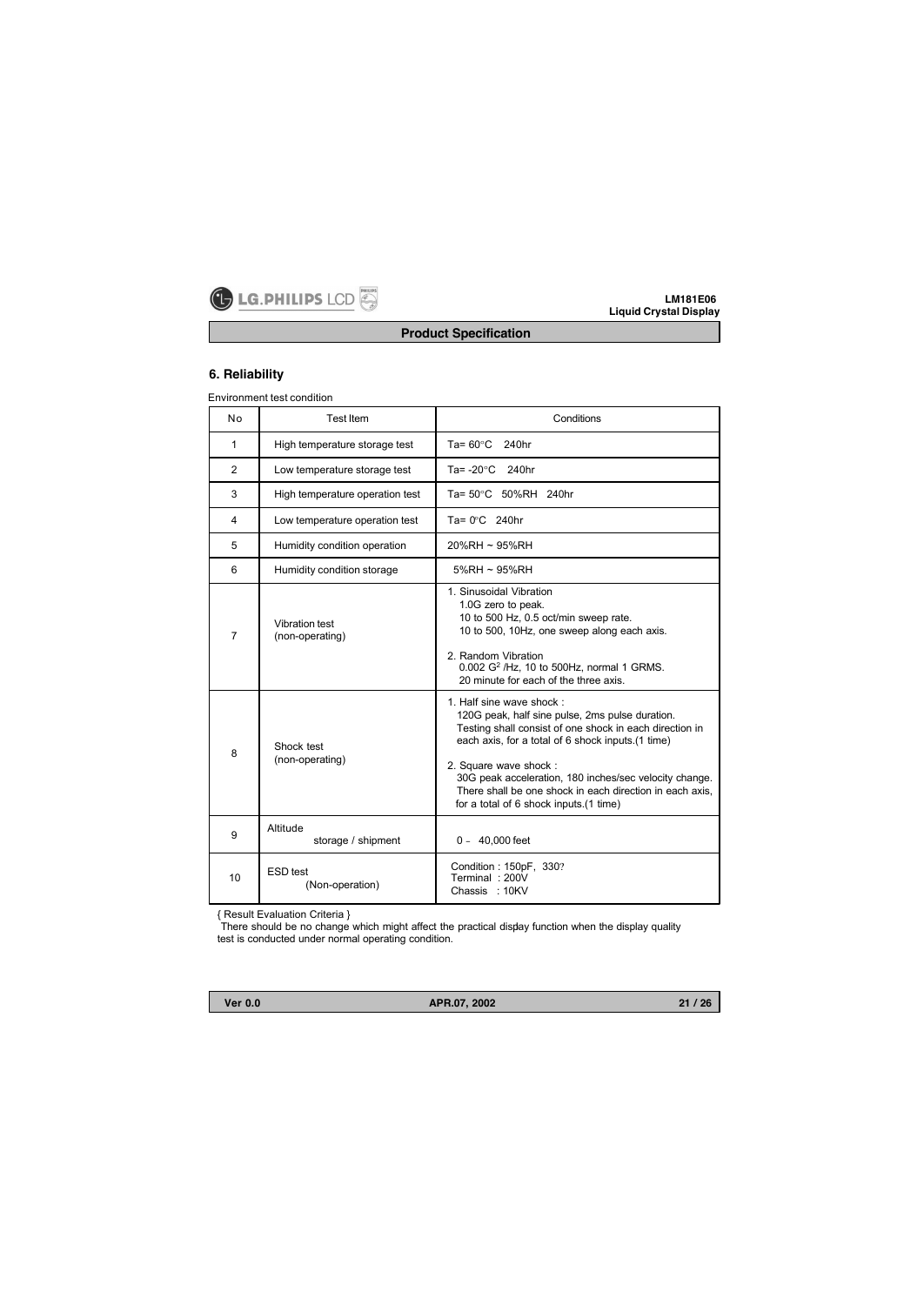

## **Product Specification**

## **7. International Standards**

## **7-1. Safety**

- a) UL 1950 Third Edition, Underwriters Laboratories, Inc. Jan. 28, 1995.
- Standard for Safety of Information Technology Equipment Including Electrical Business Equipment. b) CAN/CSA C22.2 No. 950-95 Third Edition, Canadian Standards Association, Jan. 28, 1995.
- Standard for Safety of Information Technology Equipment Including Electrical Business Equipment. c) EN 60950 : 1992+A1: 1993+A2: 1993+A3: 1995+A4: 1997+A11: 1997 IEC 950 : 1991+A1: 1992+A2: 1993+A3: 1995+A4: 1996
	- European Committee for Electrotechnical Standardization(CENELEC) EUROPEAN STANDARD for Safety of Information Technology Equipment Including Electrical Business Equipment.

# **7-2. EMC**

- a) ANSI C63.4 "Methods of Measurement of Radio-Noise Emissions from Low-Voltage Electrical and Electrical Equipment in the Range of 9kHZ to 40GHz." American National Standards Institute(ANSI), 1992
- b) C.I.S.P.R "Limits and Methods of Measurement of Radio Interface Characteristics of Information Technology Equipment." International Special Committee on Radio Interference (Standards apply by CISPR22 class B).
- c) EN 55022 "Limits and Methods of Measurement of Radio Interface Characteristics of Information Technology Equipment." European Committee for Electrotechnical Standardization (CENELEC), 1988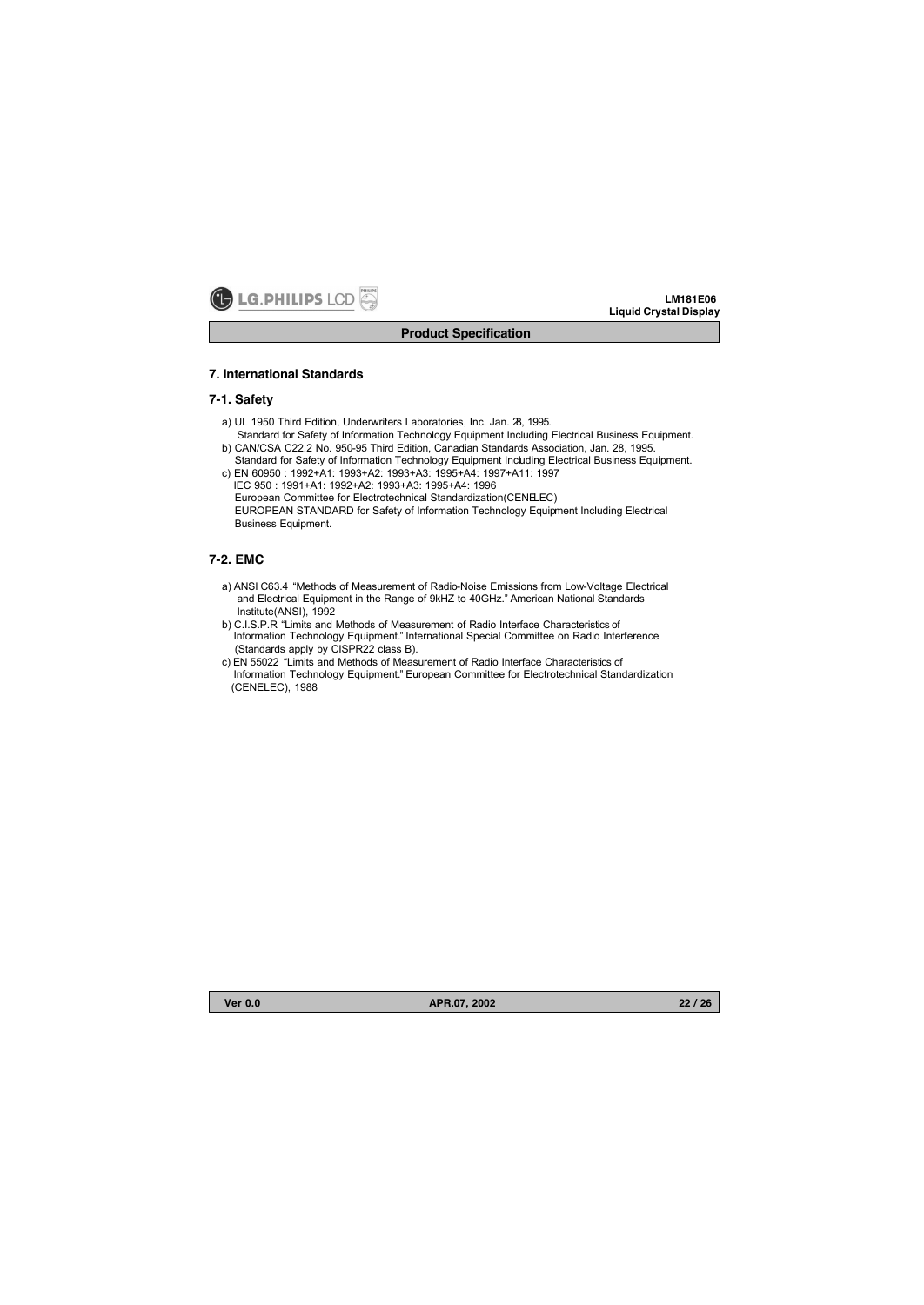

**Product Specification**

# **8. Packing**

# **8-1. Designation of Lot Mark**

a) Lot Mark



Note:

1. YEAR

| <b>YEAR</b> | 1997 | 1998 | 1999 |  | 2000   2001   2002   2003   2004 |  | 2005 2006 | 2007 |
|-------------|------|------|------|--|----------------------------------|--|-----------|------|
| Mark        |      |      |      |  |                                  |  |           |      |

2. MONTH

| MONTH   Jan.   Feb.   Mar.   Apr.   May.  Jun.   Jul.   Aug.   Sep.   Oct.   Nov.  Dec. |  |  |              |  |  |  |  |
|-----------------------------------------------------------------------------------------|--|--|--------------|--|--|--|--|
| Mark                                                                                    |  |  | 1234456789A8 |  |  |  |  |

3. Serial No.

| Serial No. | $1 - 99999$     | $100000 -$                     |
|------------|-----------------|--------------------------------|
| Mark       | $00001 - 99999$ | $\vert$ A0001 ~ A9999, , Z9999 |

b) Location of Lot Mark

Serial NO. is printed on the label. The label is attached to thebackside of the LCD module. This is subject to change without prior notice.

# **8-2. Packing Form**

- a) Package quantity in one box : 5 pcs
- b) Box Size : 530mm  $\times$  307mm  $\times$  453mm

**Ver 0.0 APR.07, 2002**

**23 / 26**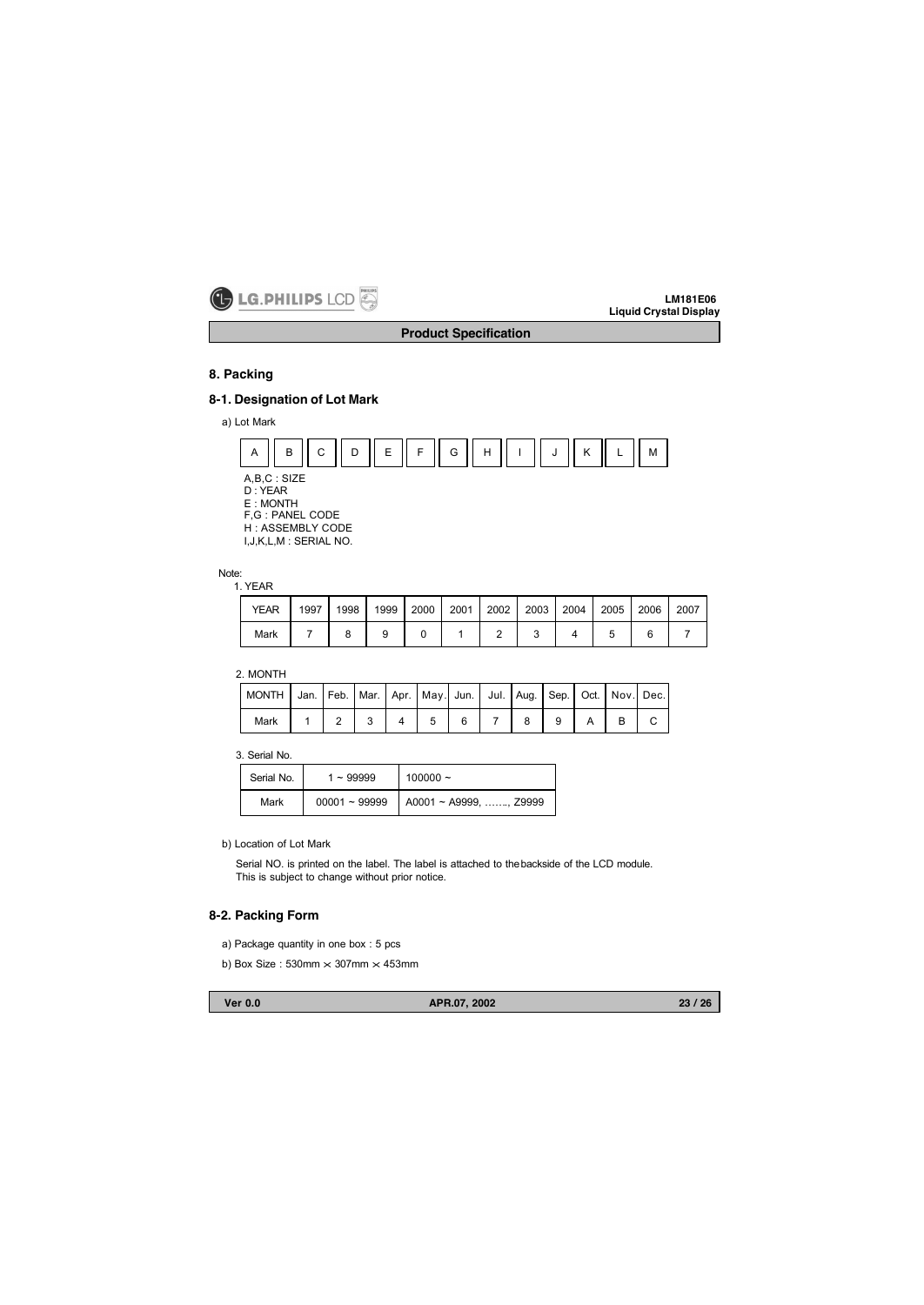

#### **9. PRECAUTIONS**

Please pay attention to the followings when you use this TFT LCDmodule.

## **9-1. MOUNTING PRECAUTIONS**

- (1) You must mount a module using holes arranged in four corners.
- (2) You should consider the mounting structure so that uneven force(ex. Twisted stress) is not applied to the module.

And the case on which a module is mounted should have sufficient strength so that external force is not transmitted directly to the module.

- (3) Please attach the surface transparent protective plate to the surface in order to protect the polarizer. Transparent protective plate should have sufficient strength in order to resist external force.
- (4) You should adopt radiation structure to satisfy the temperature specification.
- (5) Acetic acid type and chlorine type materials for the cover case are not desirable because the former generates corrosive gas of attacking the polarizer at high temperature and the latter causes circuit break by electro-chemical reaction.
- (6) Do not touch, push or rub the exposed polarizers with glass,tweezers or anything harder than HB pencil lead. And please do not rub with dust clothes with chemical treatment. Do not touch the surface of polarizer for bare hand or greasy cloth.(Some cosmetics are detrimental to the polarizer.)
- (7) When the surface becomes dusty, please wipe gently with absorbent cotton or other soft materials like chamois soaks with petroleum benzene. Normal-hexane is recommended for cleaning the adhesives used to attach front / rear polarizers. Do not use acetone, toluene and alcohol because they cause chemical damage to the polarizer.
- (8) Wipe off saliva or water drops as soon as possible. Their long time contact with polarizer causes deformations and color fading.
- (9) Do not open the case because inside circuits do not have sufficient strength.

## **9-2. OPERATING PRECAUTIONS**

- (1) The spike noise causes the mis-operation of circuits. It should be lower than following voltage: V=±200mV(Over and under shoot voltage)
- (2) Response time depends on the temperature.(In lower temperature, it becomes longer.)
- (3) Brightness depends on the temperature. (In lower temperature, it becomes lower.) And in lower temperature, response time(required time that brightness is stable after turned on) becomes longer.
- (4) Be careful for condensation at sudden temperature change. Condensation makes damage to polarizer or electrical contacted parts. And after fading condensation, smear or spot will occur.
- (5) When fixed patterns are displayed for a long time, remnant image is likely to occur.
- (6) Module has high frequency circuits. Sufficient suppression to the electromagnetic interference shall be done by system manufacturers. Grounding and shielding methods may be important to minimized the interference.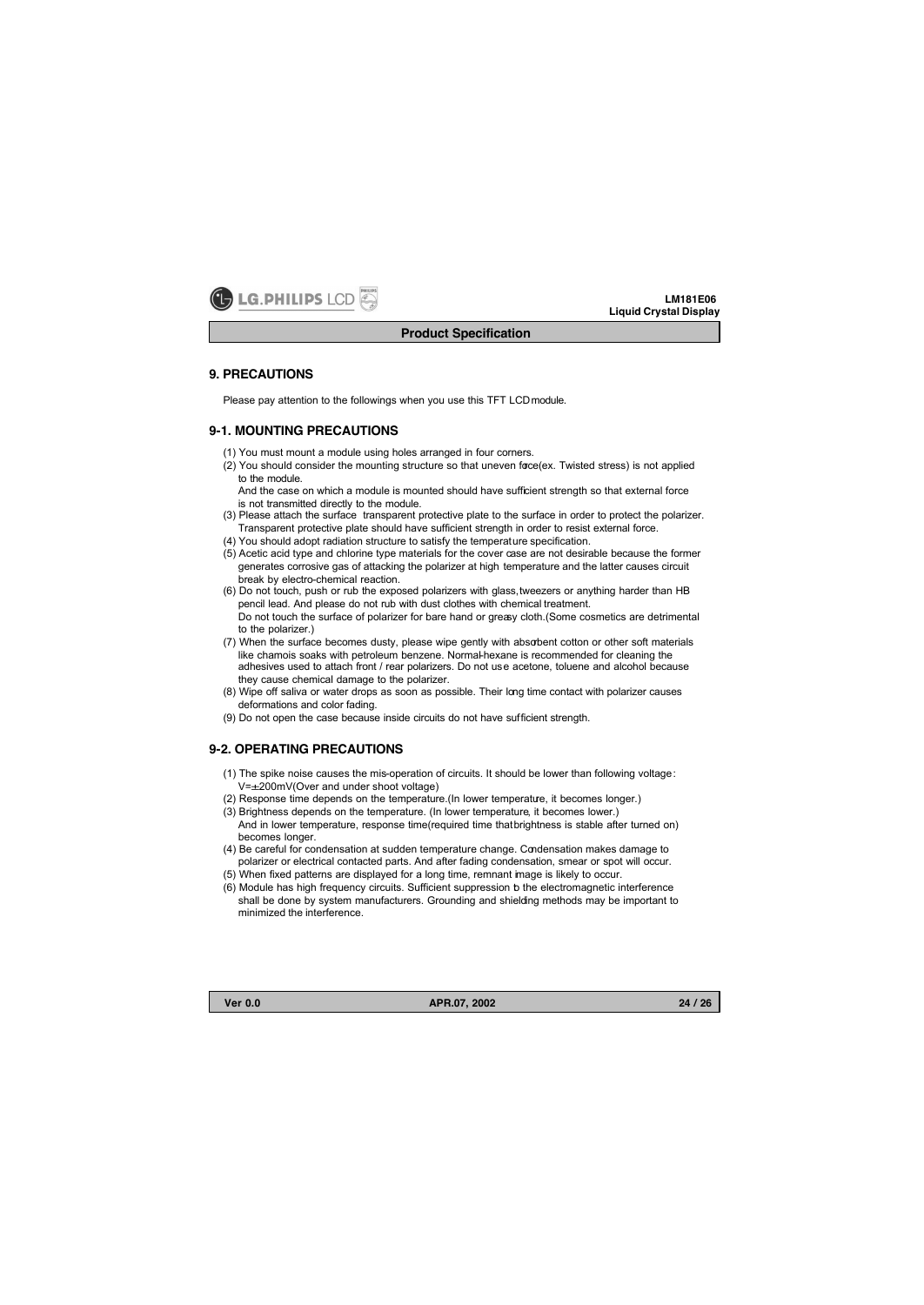

# **9-3. ELECTROSTATIC DISCHARGE CONTROL**

Since a module is composed of electronic circuits, it is not strong to electrostatic discharge. Make certain that treatment persons are connected to ground through wrist band etc. And don't touch interface pin directly.

## **9-4. PRECAUTIONS FOR STRONG LIGHT EXPOSURE**

Strong light exposure causes degradation of polarizer and color filter.

## **9-5. STORAGE**

When storing modules as spares for a long time, the following pecautions are necessary.

- (1) Store them in a dark place. Do not expose the module to sunlight or fluorescent light. Keep the temperature between 5°C and 35°C at normal humidity.
- (2) The polarizer surface should not come in contact with any other object. It is recommended that they be stored in the container in which they were shipped.

# **9-6. HANDLING PRECAUTIONS FOR PROTECTION FILM**

- (1) The protection film is attached to the bezel with a small masking tape. When the protection film is peeled off, static electricity is generated between the film and polarizer. This should be peeled off slowly and carefully by people who are electrically grounded and with well ion-blown equipment or in such a condition, etc.
- (2) When the module with protection film attached is stored for a long time, sometimes there remains a very small amount of glue still on the bezel after the protection film is peeled off.
- (3) You can remove the glue easily. When the glue remains on the bezel surface or its vestige is recognized, please wipe them off with absorbent cotton waste or other soft material like chamois soaked with normal-hexane.